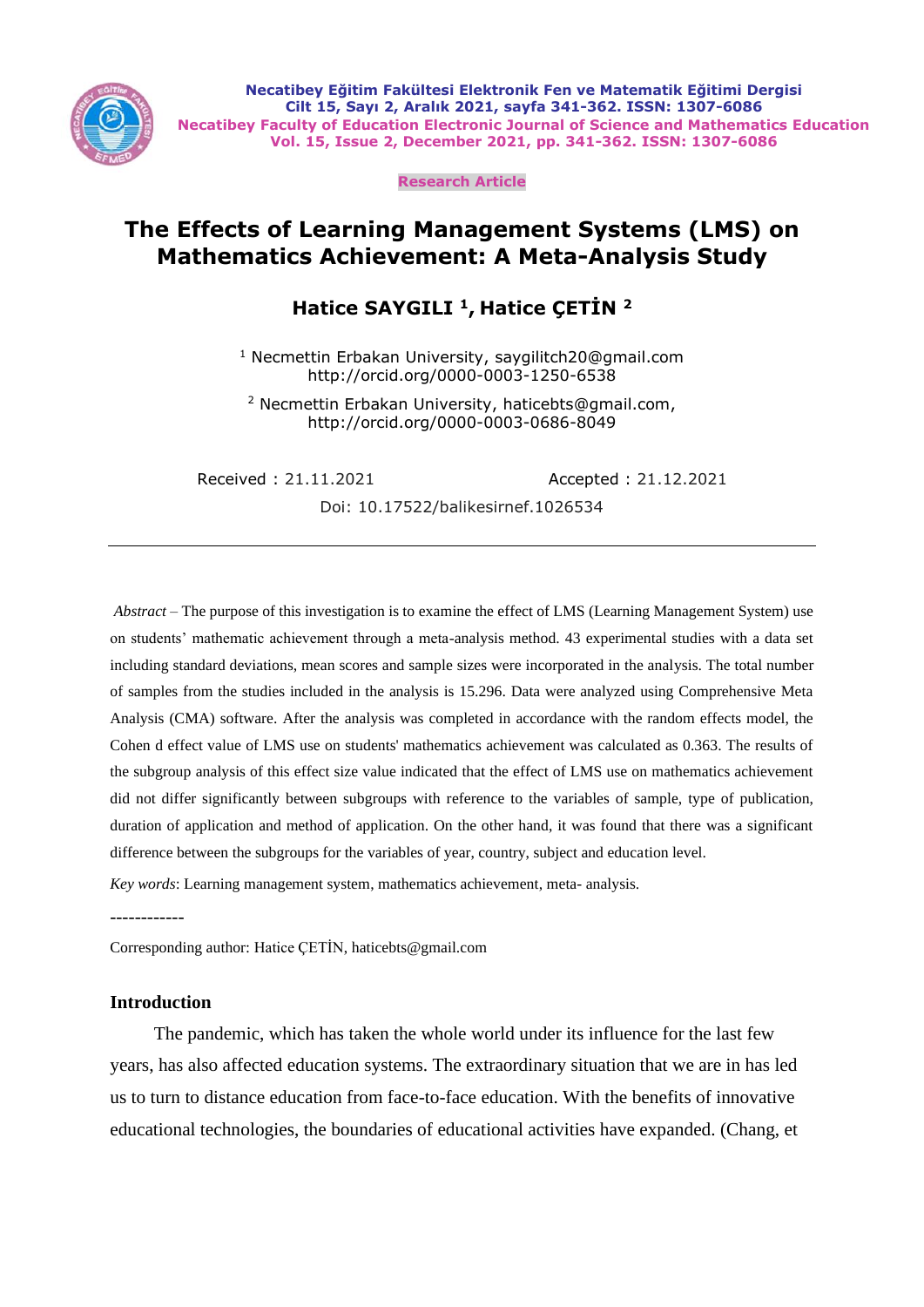al., 2015). One of the tools in which distance education activities are actively presented is learning management systems (LMS).

LMS is software that supports access to a wide variety of web-enabled tools for conducting, compiling, managing and documenting educational activities (Cole & Foster, 2008; Ellis, 2009). In other words, LMS is software that combines online learning tools in learning and teaching using internet technologies (Avgeriou, et al., 2003). LMS has allowed students to communicate and evaluate each other during the education process. LMS has also enabled students to access necessary materials for the course and to choose appropriate activities (Adzharuddin & Ling, 2013). LMS has many features such as accessing lessons without the restrictions of time and place, supporting different languages and providing fun activities suitable for students' interests (Beam & Cameron, 1998). In this respect, the process in which the teacher is at the forefront in traditional education has left its place to the active participation of students with the use of LMS.

LMSs used today can be classified as open source products, commercial products and customized software (Avgeriou, et al., 2003). The most common of open source learning management systems include Moodle (used in 220 countries around the world), Claroline, Interact, Ilias, Sakai, Canvas, which were utilized in many countries.

It has been suggested online learning environments have increased the effectiveness of virtual learning with online communications such as e-mail and live question and answer sessions (Massoud, Iqbal & Stockley, 2011; Lee, 2019; Nwaogu, 2012). To put it another way, the online learning environment is considered important in that it includes the learningteaching process without the limitation of time and place, and presents opportunities that cannot be provided in the traditional classroom environment (Woolley & Ludwig, 2000).

There have been meta-analysis studies in which different technology-supported methods are concerned with mathematics achievement (Chadwick, 1997; Chan & Leung, 2014; Deniz, 2019; Lee 1990; Li & Ma, 2010; Tokpah 2008; Young & Hamilton, 2018; Schenker, 2007; Steenbergen-Hu & Cooper, 2013). Studies examining the effect of LMS, which are widely used in the distance education process today, on mathematics achievement also form the backbone of this research. In the relevant literature, it is seen that LMS provides convenience in learning and teaching processes (Guzer & Caner, 2014) and that it is preferred in integrating methods of flipped learning, blended learning, web based learning, online learning (Boyd, 2018; Crowley, 2018; Francis, 2016; Huang, 2012; Korucu & Kabak, 2020; Kwan lo & Foon, 2017; Liu, 2010; Newberry, 2011; Odom, 2006; Özerbaş, 2012; Renee, 2017;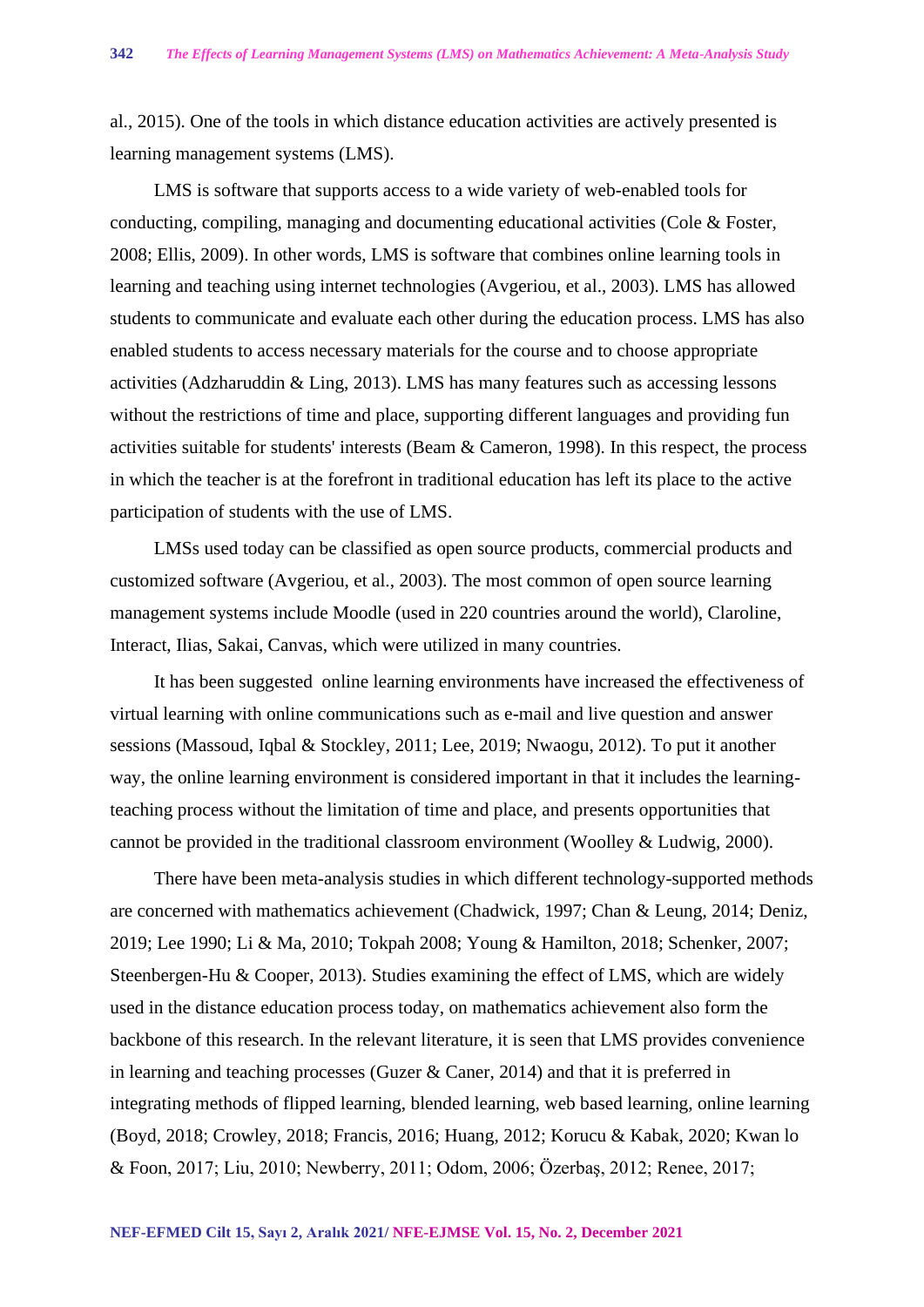Şahinoğlu, 2012; Tarazi, 2016 ; Toth, 2013; Winn, 2016; Zenati, 2020) which have been distinctive and popular in recent years.

Some research results indicate that the use of LMS positively affects mathematics achievement at different levels (Bradley, 2016; Chaney, 2016; Crowley, 2018; Comfort, 2016; Day, 2017; Kelismail, 2019; Nies, 2018; Olpak, et al., 2018; Osborne, 2020; Şimşek, 2010; Tekin, 2018; Telford, 2011; Williamson, 2017; You, 2015). On the other hand, there are also study results that show that the use of LMS has no effect on mathematics achievement (Anthony, 2015; Applebee, 2019; Belanger, 2018; Cheung & Slavin, 2013; Francis, 2016; Gangaram, 2014; Ichinose, 2011; Mills, 2016; Norvell, 2017; Pope, 2013; Renee, 2017; Smith, 2017; Williamson, 2017). This inconsistency in the results of the research necessitated revealing the real effect of the use of LMS in mathematics education on students' mathematics achievement. In fact, can we really say that LMS is so effective and efficient in terms of mathematical success in today's world where educational technologies have developed so much as mentioned above? Within the scope of this study, answers to the following questions were sought by systematically compiling LMS studies in the field of mathematics education:

1. What is the overall effect of LMS use on mathematics achievement?

2. Does the overall effect of LMS use on mathematics achievement differ significantly within the study subgroups (publication year, country, sample group, application period, education level, subject, publication type and application method)?

The present study can be seen essential as it presents a general conclusion about how effective the use of LMS is on mathematics achievement. It can also be considered up-to-date in terms of addressing LMS technology, which is one of the most popular and widely used educational technologies today. Finally, the present study can be regarded as original due to the lack of studies examining the effect size of LMS use in education on mathematics achievement. On the other hand, this study is limited to articles and theses made in the last fifteen years that can be accessed in specific databases examining the effect of LMS use on mathematics achievement.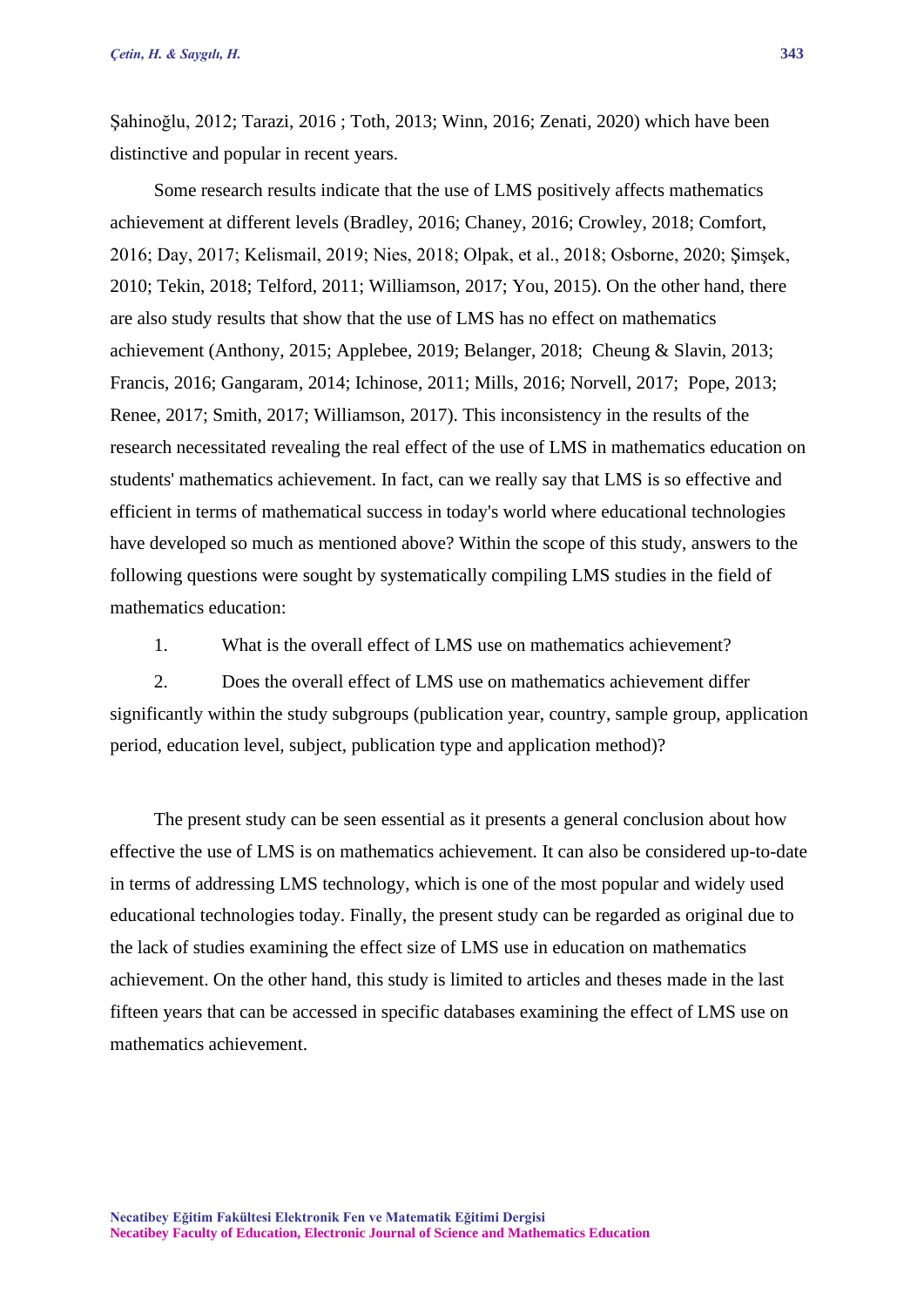## **Method**

In this study, the meta-analysis method was employed to investigate the effect of LMS use on mathematics achievement. Meta-analysis is a method used to compile the results of the studies and statistically interpret the actual effect sizes (Borenstein, et al., 2009; Cohen, Manion & Morrison, 2007). The findings from experimental studies investigating the effect of LMS on mathematics achievement were combined with meta-analysis method and random effects model was used. The random effects model is applied when the population sizes of the included studies are different, the standard deviation is not equal to zero, and the study is heterogeneous (Borenstein, et al., 2009).

## *Inclusion and Exclusion Criteria*

The studies included in the present analysis were chosen based on the following criteria:

Master's thesis, doctoral thesis and articles examining the effects of LMS on students' mathematics achievement,

the studies with an experimental design,

• the studies with sample sizes, mean scores and standard deviation values to calculate the effect in meta-analysis,

• the studies comparing the traditional method with LMS using,

• the national and international studies published from 2005 to December 2020,

• the studies indexed in National Thesis Center, Proquest and Web of Science (WoS) databases

• by taking the LMS definitions specified in the conceptual framework as criteria the studies were included in the analysis.

During the meta-analysis process, the flow in the updated Preferred Reporting Items for Systematic Reviews and Meta Analyses (PRISMA 2020) guideline (http://prismastatement.org/prismastatement/Checklist.aspx) was followed. In this respect, the sample of the study consists of master's theses, doctoral thesis and articles examining the effects of LMS on students' mathematics achievement. To this end, National Thesis Center, Proquest and WoS databases were scanned. During the process of scanning, the key words of "Learning Management System"AND "math\*" AND "success OR accomplish\* OR acquire\*"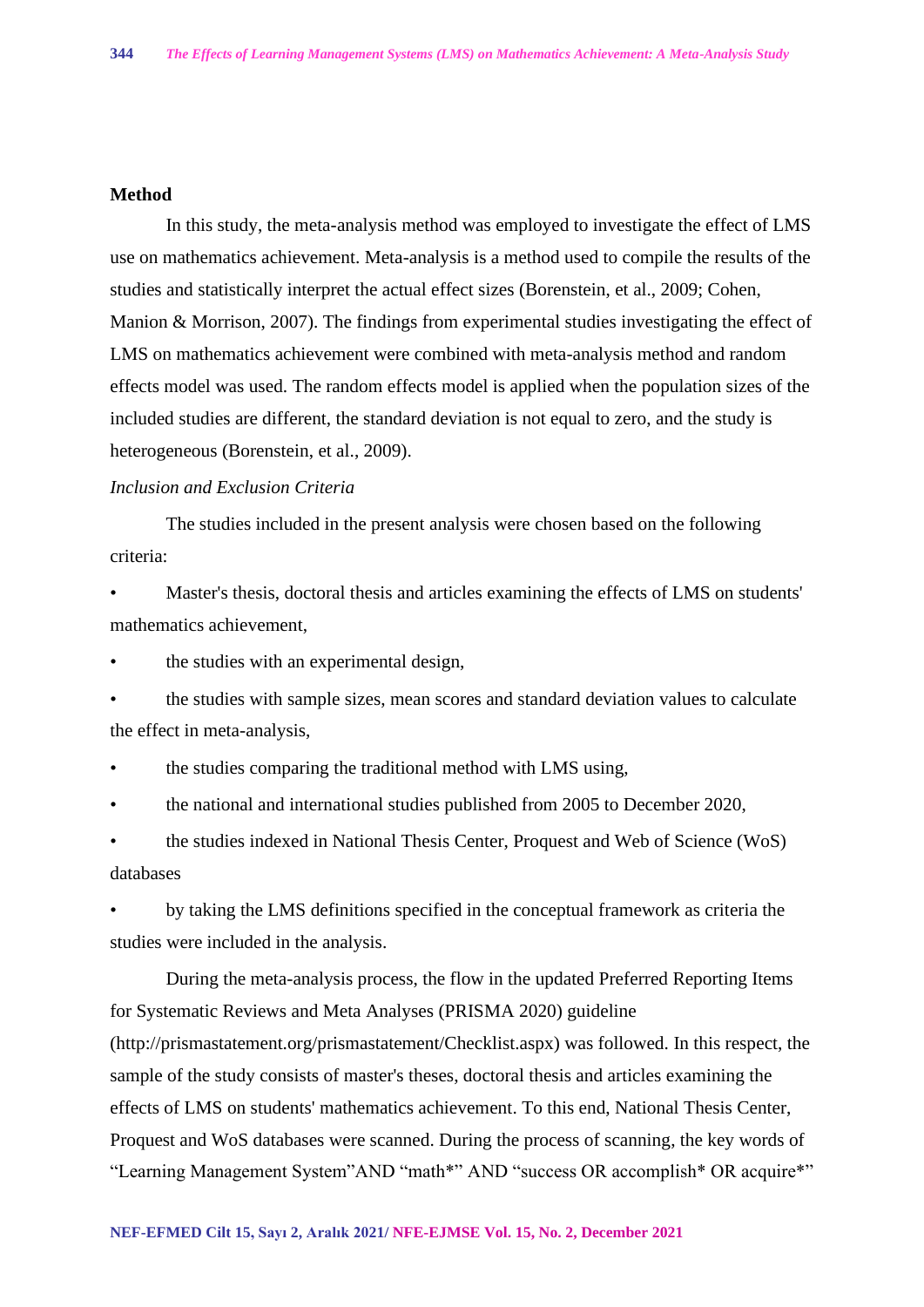were used. The studies obtained as a result of the scanning were examined in terms of suitability for the purpose. As a consequence, 4,503 articles and theses were listed, of which 3.231 experimental studies were identified. The contents of the experimental studies were examined in detail and 83 studies with pre-test-post-test experimental and control group designs were chosen. As a result of the exclusion of studies lacking mean scores and standard deviation values, a total of 43 studies were included in the final analysis. Of the 43 studies, 6 were articles, 4 were national theses and 33 were international thesis.

#### *Coding Procedure and Reliability*

Within the scope of the analysis, the overall effect of LMS use on mathematics achievement was also examined within some subgroups. These were coded as publication year, country, sample group, application period, education level, subject, publication type and application method. Kappa reliability value (.88) among the coders showed a satisfactory level of agreement (Cohen, 1960).

#### *Data Analysis*

Comprehensive Meta-Analysis (CMA) version.3 software was used to analyze the data. After performing the heterogeneity test, the effect size was calculated for the random effects model. When deciding on the random effects model, it was taken into account that the included studies did not have a common effect size and showed a heterogeneous structure (Borenstein, et al., 2009). To calculate the effect size, Cohen's d factor was used. When the effect size was calculated, the effect level classification was done as follows: -0,15≤ Cohen d  $\leq$  0,15 insignificant, 0,15 $\leq$  Cohen d  $\leq$  0,40 small effect, 0,40 $\leq$  Cohen d  $\leq$  0,75 moderate effect, 0,75≤ Cohen d < 1,10 large effect, 1,10≤ Cohen d < 1,45 extremely large effect, 1,45≤ Cohen d strong effect (Thalheimer & Cook, 2002). After the effect size was calculated, moderator analysis was performed to determine whether the effect size differed within the subgroup variables. Analog Anova was preferred as moderator variables were categorical (Aguinis, Gottfredson, &Wright, 2011). Whether there is publication bias in the studies included in the meta-analysis was examined by funnel plot, Orwin's Fail Safe N and Egger's regression analysis.

#### **Findings and Discussion**

*Publication Bias*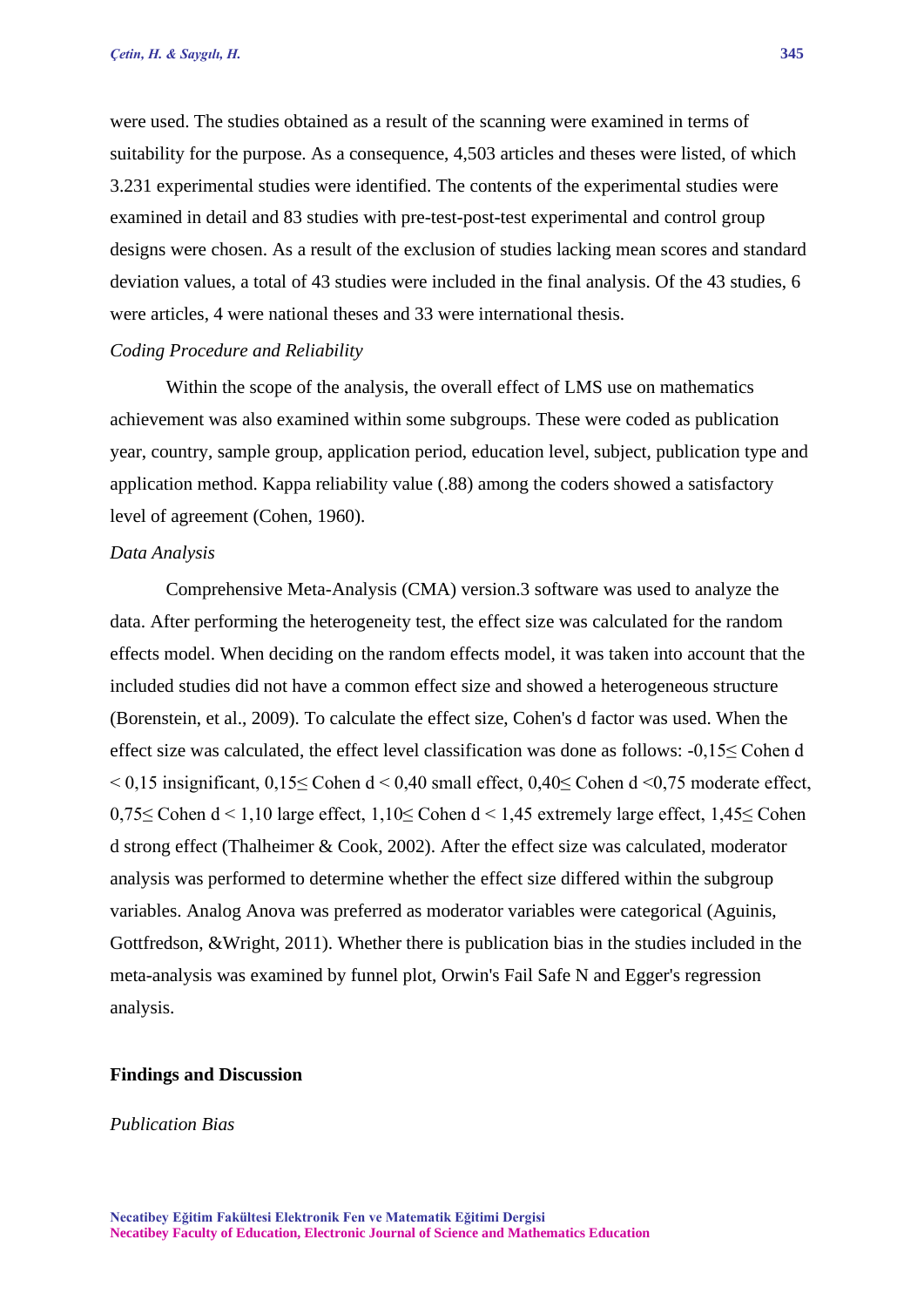In this section, Funnel plot, Orwin's Fail Safe N and Egger's Regression analysis findings will be reported to evaluate publication bias. The funnel plot shows the distribution of the effect sizes for the specified sample sizes of the studies included in the meta-analysis. The absence of publication bias can be identified by the symmetrical view of the funnel plot (Card, 2012).

The funnel scatter plot of the studies included in the meta-analysis is presented in Figure 1 below



## **Figure 1**. Funnel Plot

As seen in Figure 1, most of the studies were placed in the funnel scattered and they were centered around the average effect size. In the funnel plot, the studies are expected to show a symmetrical distribution. However, when the funnel plot is examined, it is seen that the studies do not show a symmetrical distribution. To ensure symmetry, Duval and Tweedie's (2000) trim and fill method was employed. The new funnel plot is as in Figure 2 below.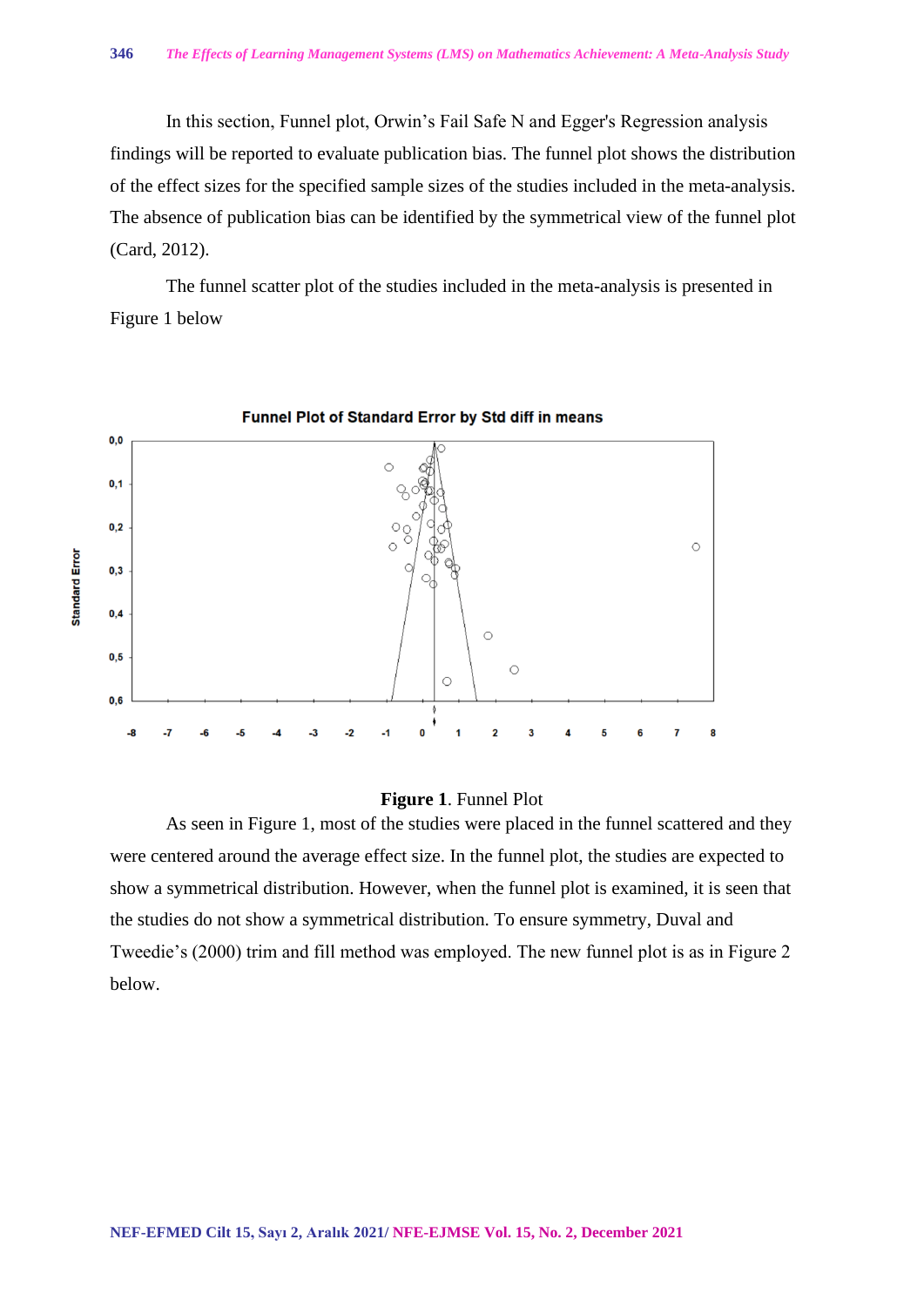

## Funnel Plot of Standard Error by Std diff in means



As seen in Figure 2, the effect size could increase on condition that 16 more studies were to be added to the present investigation (Cohen's  $d= 0.600$ ). Another publication bias test is Orwin's Fail Safe N test. Orwin's Fail Safe N is a statistic that numerically shows how many more studies were to be included in this meta-analysis study to show that the calculated effect size would decrease to a meaningless value (Orwin, 1983). The numerical data from Orwin's Fail Safe N test are presented in Table 1 below.

| <b>Element</b>        | <b>Value</b> |
|-----------------------|--------------|
| Z-score               | 12.858       |
| p                     | 0.00         |
| Alfa                  | 0.05         |
| Z score for Alfa      | 1.959        |
| N                     | 43           |
| The number of missing | 1808         |
| studies               |              |

| <b>Table 1.</b> Orwin's Fail Safe N Test Results |  |
|--------------------------------------------------|--|
|--------------------------------------------------|--|

When Table 1 is examined, the Orwin's Fail Safe N results of 43 studies included in the meta-analysis are seen. According to these results, the number of studies that can reduce the effect size to invalid degree is 1808. The 43 studies included in the meta-analysis had the number to meet both national and international criteria. Since it was not possible to reach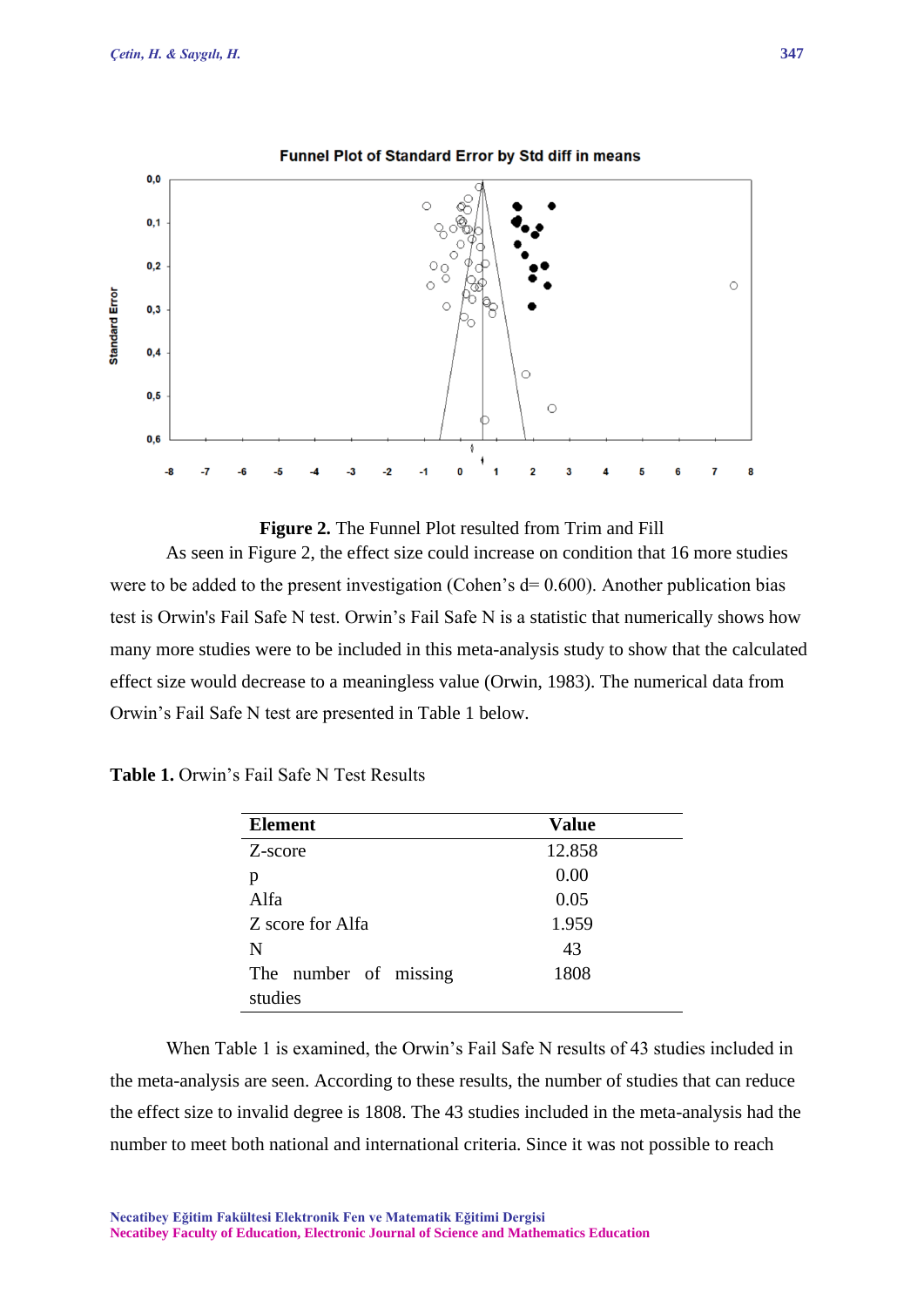1808 studies more, it can be stated that there is no publication bias according to this test result. Table 2 below presents Egger's regression values.

**Table 2**. Egger's Regression Test Results

| <b>Element</b>     | <b>Value</b> |
|--------------------|--------------|
| t Value            | 0.707        |
| df                 | 41.000       |
| P Value (1-tailed) | 0.241        |
| P Value (2-tailed) | 0.483        |

When Table 2 is examined, Egger's regression results of 43 studies included in the meta-analysis are seen. The finding that Egger test result is not statistically significant, (p>.05) indicates that there is no publication bias.

## *Heterogeneity and Effect Size*

The results of the heterogeneity test results are presented in Table 3 below:

| Model           | N ES     | Z                       | <b>SD</b> | %95 confidince<br>interval |            | $df$ O |                         | $\mathbf{P}$ | $\mathbf{I}^2$ |
|-----------------|----------|-------------------------|-----------|----------------------------|------------|--------|-------------------------|--------------|----------------|
|                 |          |                         |           |                            | Belo Above |        |                         |              |                |
| Random 43 0.363 |          | 3.546 0.10 0.162 0.564  |           |                            |            |        | 42 1763.58 0.000 97.094 |              |                |
| Fixed           | 43 0.311 | 24.824 0.01 0.286 0.335 |           |                            |            | 42     |                         |              |                |
|                 |          |                         |           |                            |            |        |                         |              |                |

It is seen in Tablo 3 that the Q value is 1763.580. Since this value is greater than the chi-square value at 42 degrees of freedom and  $I^2 = 97.094$ , it is concluded that the studies show heterogeneous distribution ( $p=0.000$ ). In order to determine whether the effect sizes of the studies included in the meta-analysis show a homogeneous distribution or not, p, Q veya  $I<sup>2</sup>$  values are taken into consideration. When the p value is smaller than 0.05 and the Q value is greater than df value, it is concluded that the studies are heterogeneous (Dinçer, 2014). The level of heterogeneity is also measured according to the  $I^2$  statistical result. The I2 result is consider low if 25%, medium if 50% and high if 75% (Higgins, et al., 2003).

Now that the studies included in the analysis showed a heterogeneous distribution, the effect size (Cohen d) value was calculated with reference to the random effects model and evaluations were done accordingly. Based on the random effects model, the effect size value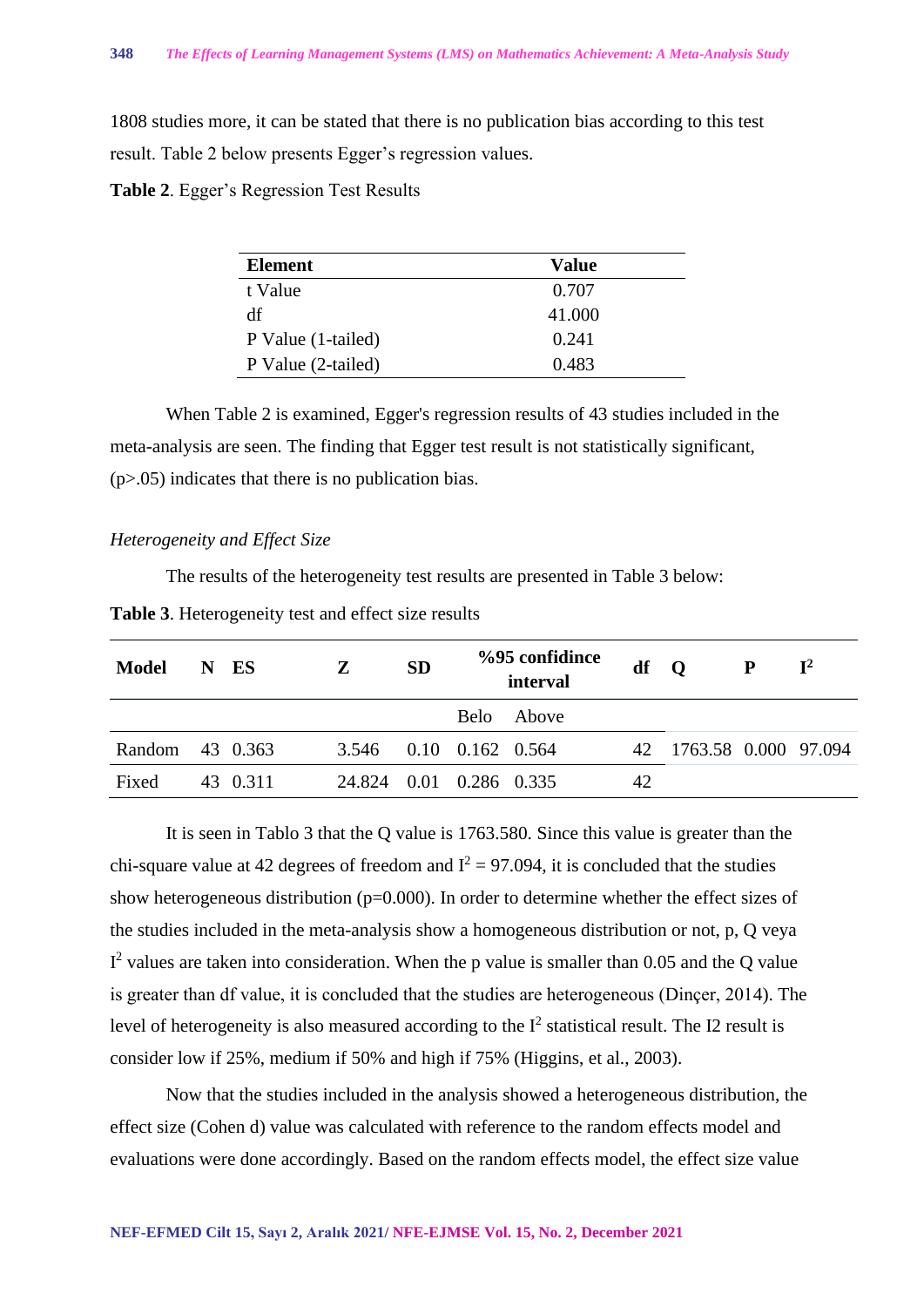is 0.363. Both effect size values are small and positive and statistically significant ( $p<0.05$ ). Considering the effect size value, it can be said that LMS-based instruction has a small effect on mathematics achievement.

The forest plot of 43 studies analyzed with the random effects model is given in Figure 3.



**Figure 3**. Forest Plot analyzed with the random effects model

A closer look at Figure 3 indicates that the largest effect size is 7,516 (Telford, 2011) and the smallest is -0.925 (Anthony, 2015). Considering the lower limit and upper limit values of the effect sizes, one can note that it varies between 1,293 (Francis, 2016) and 7,996 (Telford, 2011). It is seen that the p value is statistically significant  $(p<0.05)$  in 23 studies included in the study, while 20 studies did not indicate statistical significance (p>.05). Based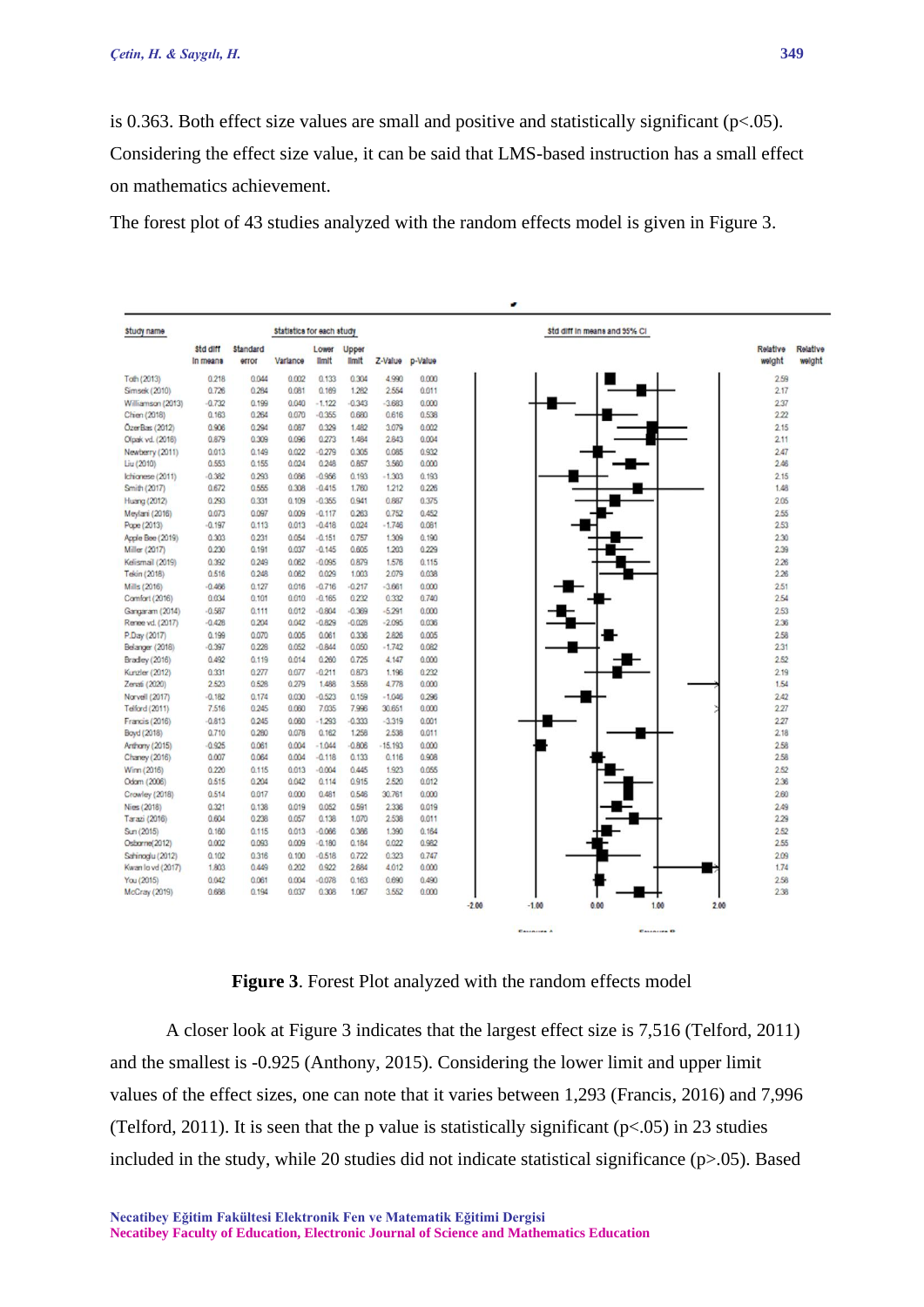on Thalheimer and Cook (2002), the classification of the effect sizes of the studies included in the forest chart is shown in Table 4.

| <b>Effect Size Classification</b> | <b>Number of Studies</b> |
|-----------------------------------|--------------------------|
| Insignificant                     | 17                       |
| Small                             | 10                       |
| Moderate                          | 11                       |
| <b>Strong</b>                     |                          |
| Total                             | 43                       |
|                                   |                          |

**Table 4.** Effect Size Classification of Studies Included in Meta-Analysis

Table 4 shows that there are 17 studies at an insignificant level, 10 at a small level, 11 at a moderate level and 5 at a strong level. Concerning the first problem statement of the study, the findings of 43 studies included in the meta-analysis with different effect sizes were combined and included in the analysis.

The difference between the effect sizes of studies investigating the effect of LMS use on mathematics achievement may depend on the independent variables of the studies included in the analysis. For this reason, the second subproblem "Does the overall effect of LMS use on mathematics achievement differ significantly by study subgroups (year of publication, country, sample group, duration of application, level of education, subject, type of publication, and method of application)?" was identified in this way. Depending on these variables, Analog Anova results are presented in Table 5.

**Table 5**. Sub-group analysis according to random effects model

|                         | % 95 Confidence<br><b>Interval</b> |              |           |       |              |          |    |        |       |  |
|-------------------------|------------------------------------|--------------|-----------|-------|--------------|----------|----|--------|-------|--|
| <b>Moderator</b>        | <b>Variable</b>                    | ${\bf N}$    | <b>ES</b> | SE    | <b>Below</b> | Above    | df | QB     | p     |  |
|                         | 2006                               | 1            | 0.515     | 0.204 | 0.114        | 0.915    |    |        |       |  |
|                         | 2010                               | $\mathbf{2}$ | 0.592     | 0.136 | 0.325        | 0.859    |    |        |       |  |
|                         | 2011                               | 3            | 2.382     | 2.485 | $-2.488$     | 7.252    |    |        |       |  |
|                         | 2012                               | 5            | 0.280     | 0.168 | $-0.051$     | 0.610    |    |        |       |  |
| <b>Publication year</b> | 2013                               | 3            | $-0.204$  | 0.245 | $-0.684$     | 0.275    |    |        |       |  |
|                         | 2014                               | 1            | $-0.587$  | 0.111 | $-0.804$     | $-0.369$ |    |        |       |  |
|                         | 2015                               | 3            | $-0.244$  | 0.369 | $-0.967$     | 0.480    | 11 | 94.404 | 0.000 |  |
|                         | 2016                               | 8            | 0.033     | 0.111 | $-0.185$     | 0.251    |    |        |       |  |
|                         | 2017                               | 6            | 0.211     | 0.189 | $-0.159$     | 0.581    |    |        |       |  |
|                         | 2018                               | $\tau$       | 0.374     | 0.123 | 0.132        | 0.615    |    |        |       |  |
|                         | 2019                               | 3            | 0.493     | 0.127 | 0.243        | 0.743    |    |        |       |  |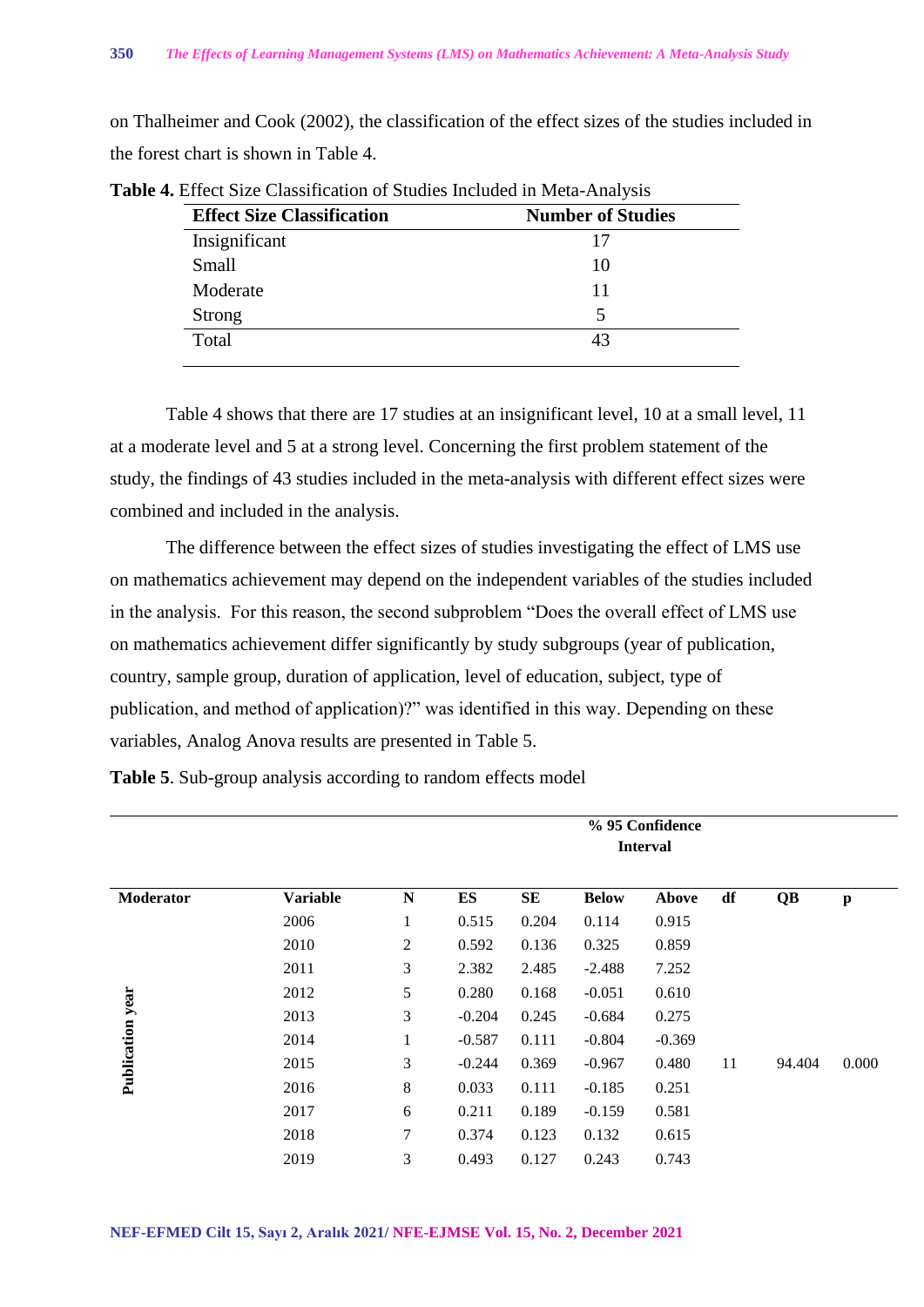|                        | 2020                   | $\mathbf{1}$      | 2.523          | 0.528          | 1.488             | 3.558          |                  |        |       |
|------------------------|------------------------|-------------------|----------------|----------------|-------------------|----------------|------------------|--------|-------|
|                        | Total                  | 43                | 0.162          | 0.047          | 0.070             | 0.253          |                  |        |       |
|                        | Turkey                 | 6                 | 0.579          | 0.118          | 0.347             | 0.810          |                  |        |       |
|                        | <b>USA</b>             | 31                | 0.359          | 0.139          | 0.087             | 0.631          |                  |        |       |
|                        | China                  | 3                 | 0.440          | 0.536          | $-0.611$          | 1.491          |                  |        |       |
|                        | South Africa           | $\mathbf{1}$      | 0.013          | 0.149          | $-0.279$          | 0.305          | 5                | 20.122 | 0.001 |
| Country                |                        |                   | 0.042          | 0.061          | $-0.078$          |                |                  |        |       |
|                        | Korea                  | $\mathbf{1}$      |                |                |                   | 0.163          |                  |        |       |
|                        | Hungary                | $\mathbf{1}$      | 0.218          | 0.044          | 0.133             | 0.304          |                  |        |       |
|                        | Total                  | 43                | 0.196          | 0.032          | 0.132             | 0.259          |                  |        |       |
|                        | $0 - 100$              | 25                | 0.413          | 0.179          | 0.062             | 0.764          |                  |        |       |
|                        | 101-200                | $8\,$             | 0.108          | 0.174          | $-0.234$          | 0.449          |                  |        |       |
| Sample size            | 201-300                | 6                 | 0.531          | 0.189          | 0.162             | 0.901          | 3                | 3.060  | 0.382 |
|                        | Above 301              | $\overline{4}$    | 0.246          | 0.298          | $-0.338$          | 0.830          |                  |        |       |
|                        | Total                  | 43                | 0.330          | 0.098          | 0.137             | 0.523          |                  |        |       |
|                        | $0 - 5$                | 13                | 0.277          | 0.079          | 0.122             | 0.433          |                  |        |       |
| Duration of            | $6 - 10$               | 21                | 0.481          | 0.206          | 0.076             | 0.885          |                  |        |       |
| application            | $11 - 15$              | $\tau$            | 0.143          | 0.085          | $-0.024$          | 0.310          | 3                | 3.257  | 0.354 |
|                        | Above 16               | $\boldsymbol{2}$  | 0.017          | 0.348          | $-0.665$          | 0.700          |                  |        |       |
|                        | Total                  | 43                | 0.229          | 0.055          | 0.121             | 0.337          |                  |        |       |
|                        | Primary                | $\overline{2}$    | 0.515          | 0.017          | 0.482             | 0.547          |                  |        |       |
|                        | Secondary              | 11                | 0.146          | 0.108          | $-0.066$          | 0.358          |                  |        |       |
| Education<br>Level of  | <b>High School</b>     | 11                | 0.070          | 0.206          | $-0.333$          | 0.474          | 3                | 16.268 | 0.001 |
|                        | University             | 19                | 0.651          | 0.207          | 0.244             | 1.057          |                  |        |       |
|                        | Total                  | 43                | 0.505          | 0.016          | 0.473             | 0.537          |                  |        |       |
|                        | Algebra                | 18                | 0.546          | 0.217          | 0.122             | 0.971          |                  |        |       |
|                        | Operations             | 9                 | 0.024          | 0.192          | $-0.352$          | 0.400          |                  |        |       |
|                        | Fraction               | $\overline{4}$    | 0.362          | 0.177          | 0.016             | 0.708          |                  |        |       |
|                        | Probability            | 3                 | $-0.099$       | 0.359          | $-0.803$          | 0.605          |                  |        |       |
|                        | Integral               | $\mathbf{2}$      | 0.383          | 0.245          | $-0.099$          | 0.864          | 11               | 36.253 | 0.000 |
|                        | Derivative             | $\mathbf{1}$      | 0.726          | 0.284          | 0.169             | 1.282          |                  |        |       |
|                        | Arithmetic<br>and      | $\mathbf{1}$      | 1.803          | 0.449          | 0.922             | 2.684          |                  |        |       |
| Subject                | geometry               |                   |                |                |                   |                |                  |        |       |
|                        | Cylinder<br>Measure    | 1<br>$\mathbf{1}$ | 0.906<br>0.042 | 0.294<br>0.061 | 0.329<br>$-0.078$ | 1.482<br>0.163 |                  |        |       |
|                        | Algebraic              | $\mathbf{1}$      | 0.516          | 0.248          | 0.029             | 1.003          |                  |        |       |
|                        | expressions            |                   |                |                |                   |                |                  |        |       |
|                        | Quadrilateral          | $\mathbf{1}$      | 0.102          | 0.316          | $-0.518$          | 0.722          |                  |        |       |
|                        | and polygon            |                   |                |                |                   |                |                  |        |       |
|                        | Sequences              | $\mathbf{1}$      | 0.392          | 0.249          | $-0.095$          | 0.879          |                  |        |       |
|                        | Total                  | 43                | 0.192          | 0.048          | 0.099             | 0.286          |                  |        |       |
|                        | Article                | 6                 | 0.427          | 0.133          | 0.166             | 0.688          |                  |        |       |
| Publication<br>Type of | <b>National Thesis</b> | $\overline{4}$    | 0.451          | 0.135          | 0.187             | 0.716          |                  |        |       |
|                        | International          | 33                | 0.324          | 0.133          | 0.063             | 0.584          | $\boldsymbol{2}$ | 0.518  | 0.772 |
|                        | Thesis                 |                   |                |                |                   |                |                  |        |       |
|                        | Total                  | 43                | 0.400          | 0.077          | 0.249             | 0.551          |                  |        |       |
|                        | Online                 | $28\,$            | 0.630          | 0.254          | 0.132             | 1.127          |                  |        |       |
|                        | Blended                | $\sqrt{6}$        | 0.003          | 0.131          | $-0.254$          | 0.259          |                  |        |       |
| Method                 | Flipped                | $\overline{4}$    | $-0.060$       | 0.153          | $-0.359$          | 0.240          | $\mathfrak 3$    | 5.890  | 0.117 |
|                        | Web-based              | 5                 | 0.004          | 0.237          | $-0.460$          | 0.468          |                  |        |       |

**Necatibey Eğitim Fakültesi Elektronik Fen ve Matematik Eğitimi Dergisi**

**Necatibey Faculty of Education, Electronic Journal of Science and Mathematics Education**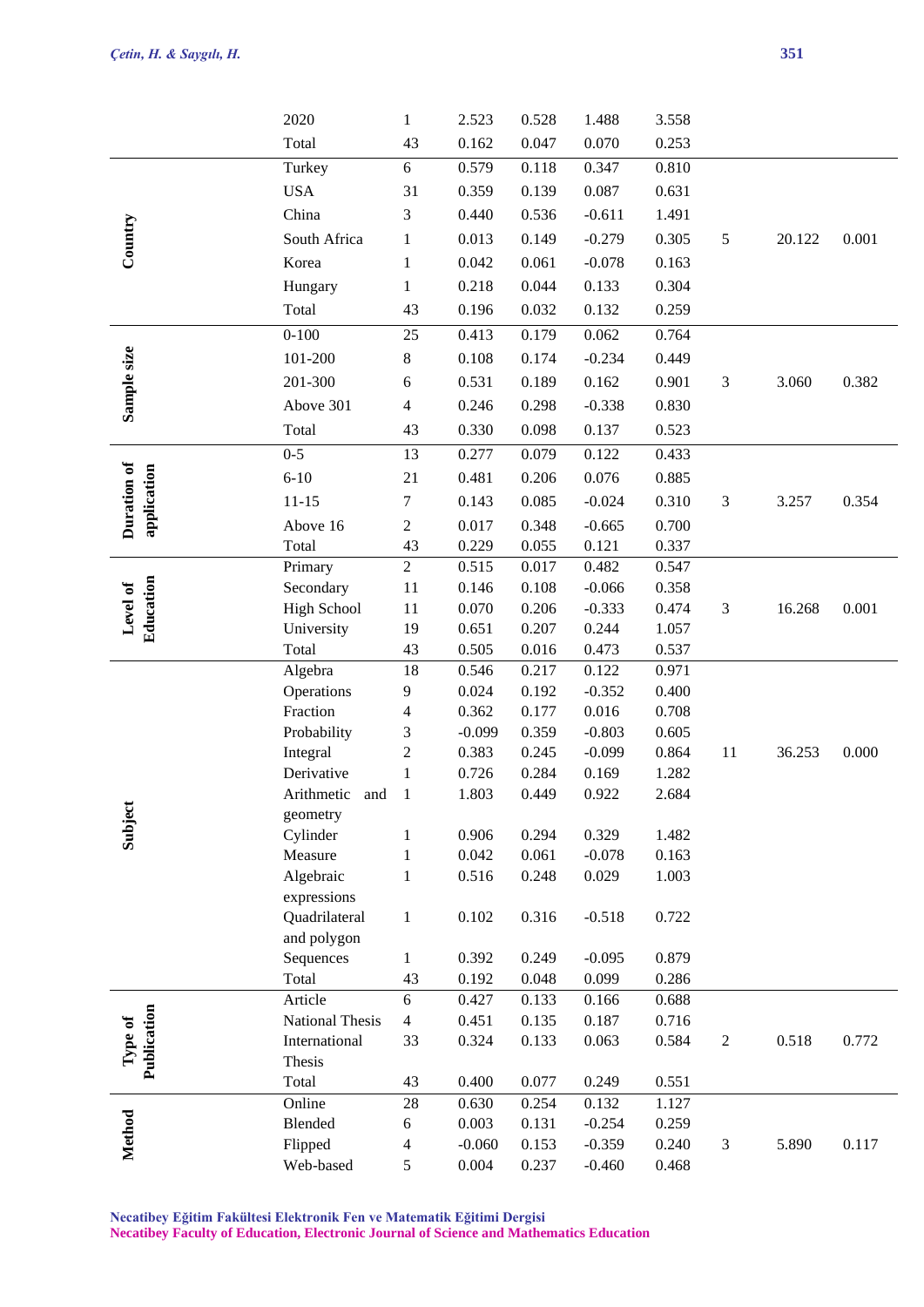According to Table 5, when we examine the heterogeneity test results of the subgroups measured in accordance with the variable of publication year, it is seen that there is a significant difference between the subgroups  $(Q=94.404; p<.05)$ . Based on this finding, it could be said that mathematics achievement in the use of LMS is affected by years. The highest effect size value is observed in a study conducted in 2020 and the lowest effect size in the studies conducted in 2014. It can be thought that the studies and dissemination activities on LMS in recent years have increased the effectiveness.

When the results from the variable of country are analyzed, it is noted that there is a significant difference between the subgroups ( $Q=20.122$ ;  $p<0.05$ ). With regard to this finding, it can be argued that mathematics achievement varies in accordance with the country subgroup as a result of the LMS use. The highest effect size is seen in the studies conducted in Turkey and the lowest effect size is seen in the study conducted in South Africa.

As far as the findings from the variable of sample size are concerned, it is observed that there is no significant difference between the subgroups  $(Q=3.060; p>0.05)$ . This suggests that mathematics achievement as a result of using LMS is not affected by sample size. Similarly, the results from the variable of application time indicates no significant difference between the subgroups ( $Q = 3.257$ ; p $> 0.05$ ). This points out that the application time has no effect on achieving mathematical success in the use of LMS.

The data from the variable of education level reveals that there is a significant difference ( $Q=16.268$ ;  $p<.05$ ). It is seen that the effect size values of the studies at the university level are higher than the effect sizes at other levels (primary school, secondary school, high school). It can be stated that the lowest effect size is in the studies at the high school level.

The findings obtained for the variable of subject displays that there is a significant difference between the subgroups ( $Q=36.253$ ;  $p<.05$ ). With reference to this result, it can be argued that mathematics achievement obtained with the use of LMS varies according to the subject of mathematics. Based on this data, it can be expressed that the highest effect size value is in the study that deals with arithmetic and geometry, and the lowest effect size value is in the study that deals with the subject of probability. Finally, no significant difference was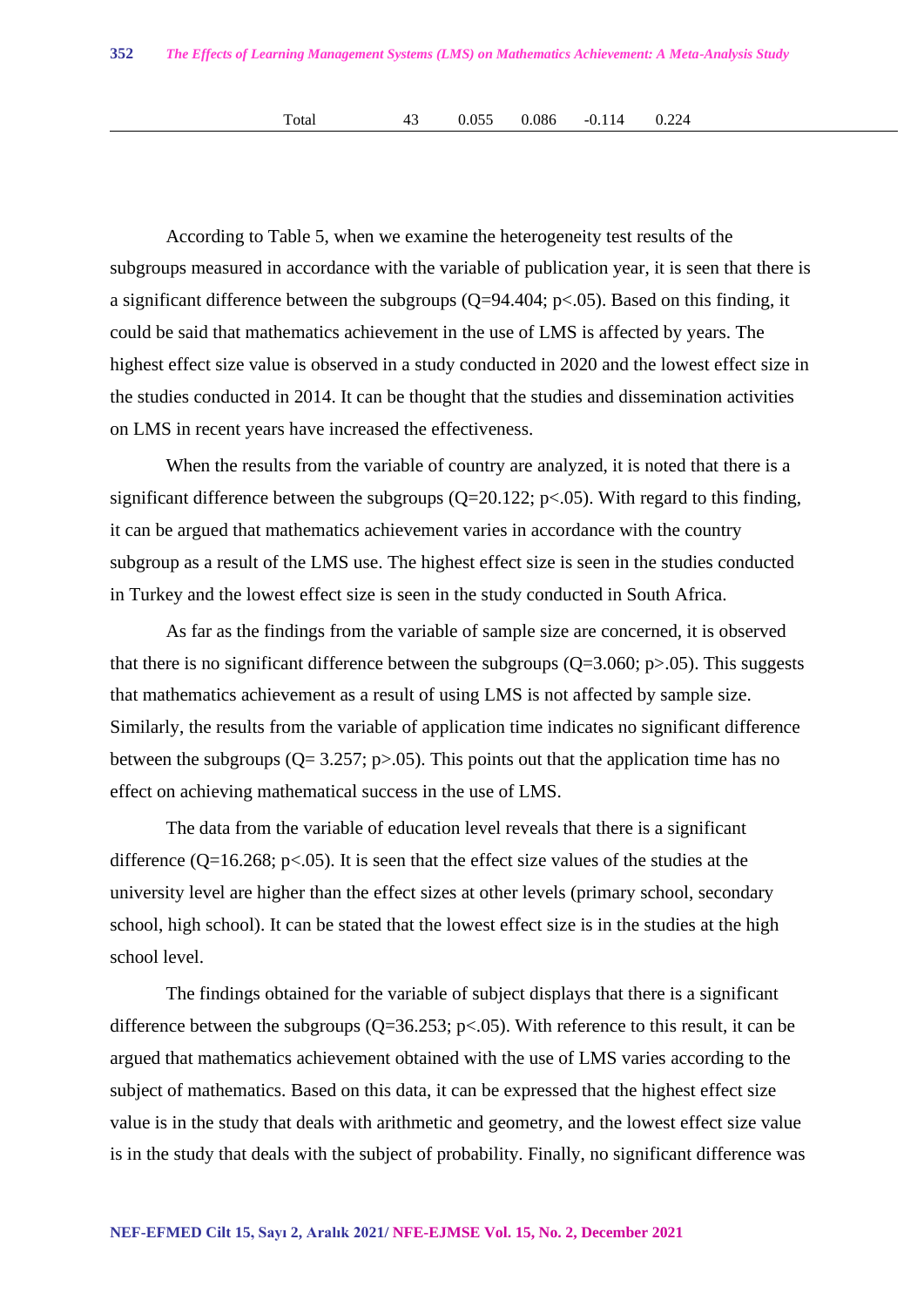noted between the subgroups for the variable of type of publication  $(Q= 0.518; p>0.05)$  and the method of application variable  $(Q= 5.890; p>0.05)$ .

This meta-analysis study aimed to investigate the effect of LMS use on mathematics achievement. After running the analysis based on the random effects model, it was revealed that the overall effect of the use of LMS on mathematics achievement was small (ES=0.363). The results obtained from the research demonstrates that the teaching carried out with the use of LMS does not increase student achievement at satisfactory levels. This finding is in compliance with that of Cheung and Slavin (2013) (ES=0.15). It can be argued that the evidence indicating that the role of LMS use in gaining mathematics achievement is not found to be highly essential might result from the abstract nature of the mathematics discipline and the fact that it requires real classroom practice involving physical-concrete activities.

The studies included in the present investigation are analyzed and compared among themselves and it was revealed that while some studies did not find a significant effect for LMS use on mathematics achievement (Anthony, 2015; Belanger, 2018; Francis, 2016; Gangaram, 2014; Ichinose, 2011; Mills, 2016; Norvell, 2017; Pope, 2013; Renee, 2017; Williamson, 2017), others suggested a significant effect for the use of LMS (Bradley, 2016; Kunzler, 2012; Meylani, 2016; McCray, 2019; Telford, 2011; Toth, 2013; You, 2015). In some meta-analysis studies examining the effects of different methods on mathematics achievement during the mathematics education, it is seen that similar effect sizes were obtained as in the current study. For instance, the findings that computer assisted instruction (Chadwick, 1997; Lee 1990; Li & Ma, 2010; Tokpah 2008; Young & Hamilton, 2018); the use of technology in instruction (Cheung & Slavin, 2013, Schenker, 2007) the smart education systems (Steenbergen-Hu & Cooper, 2013) had a very low impact on mathematics achievement are in line with the results of the present study. The effect size of these studies is quite small and does not account for the expected effect.

In this study, it was discovered that the effect of LMS use on mathematics achievement did not lead to significant difference among the groups for the variables of sample size, publication type, application method and duration of application. In this research, when the included studies are examined with reference to sample sizes, it is seen that the effect size values of the studies with small samples are higher than those with large samples. A closer look at the available literature shows that there are studies supporting this finding (Cheung & Slavin, 2013; Çelik, 2013; Young & Hamilton, 2018). In this study, it is seen that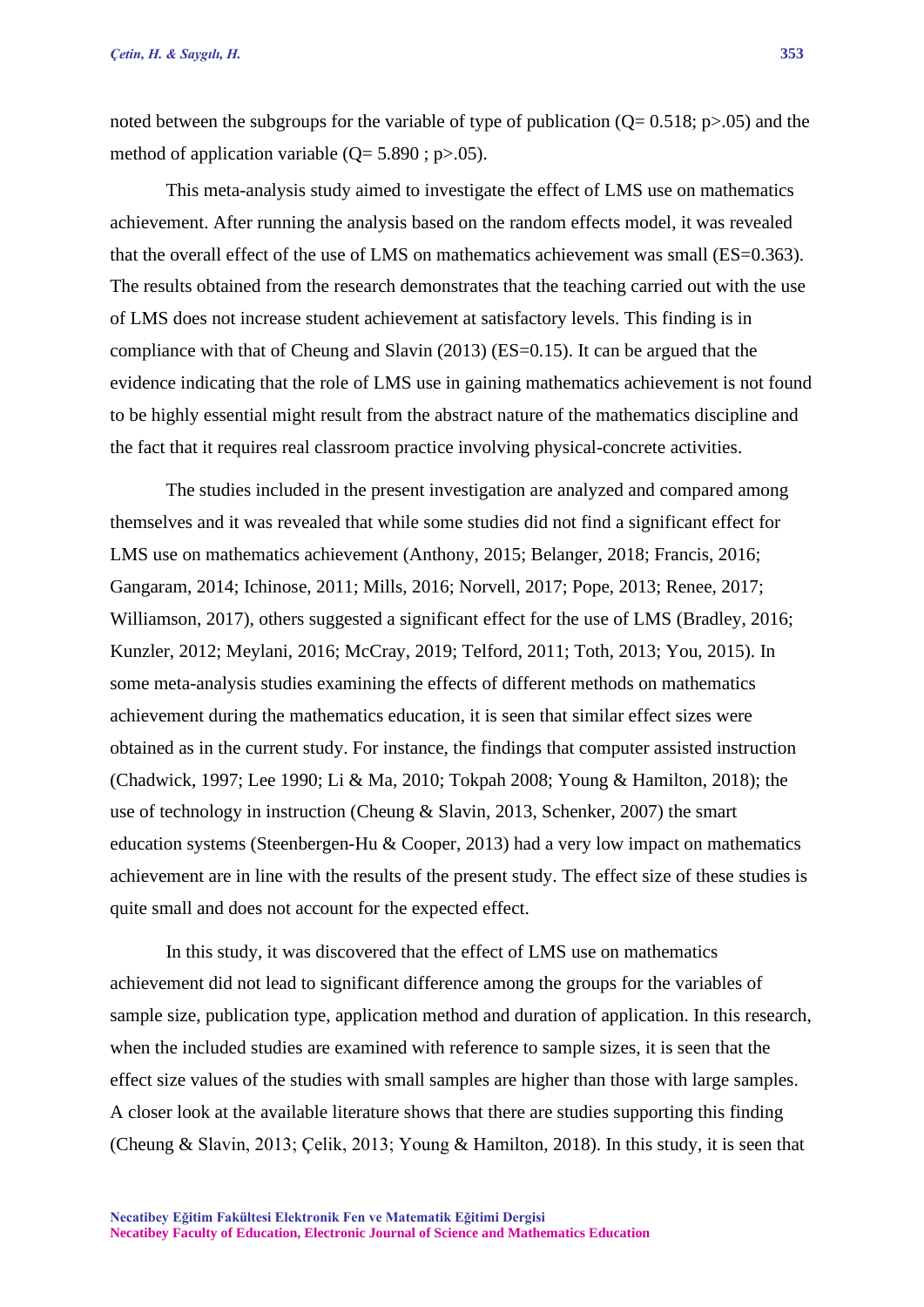flipped learning, blended learning, web-based learning and online learning methods are disputable because of the divergent results they produced. For example, it was demonstrated that while in some studies hybrid learning (Crowley, 2018; Francis, 2016; Korucu & Kabak, 2020; Renee, 2017; Winn, 2016; Zenati, 2020), flipped learning (Kwan lo & Foon, 2017; Tekin, 2018; Tarazi, 2016) and web based learning (Toth, 2013; Özerbaş, 2012) generated a positive effect on mathematics achievement, in other studies online learning methods had no effect on achievement (Anthony, 2015; Boyd, 2018; Chaney, 2016; Huang, 2012; Ichinose, 2011; Newberry, 2011; Norvell, 2017; Nies, 2018; Odom, 2006; Osborne, 2020; Pope, 2013; Şahinoğlu, 2012; Telford, 2011).

The results of the analysis yielded that the difference between the groups was significant for the variables of year of publication, country, education level and subject. When the effect size value is examined for the subject variable, it is shown that the highest effect size is in the study that deals with the subject of Arithmetic and Geometry. Chan and Leung (2014) researched computer assisted geometry teaching through the meta-analysis method and attained a high level of effect. Similarly, Deniz (2019) examined technology-assisted geometry teaching by employing a meta-analysis method and found a high effect size. It can be stated that these findings are in parallel with the findings of the current study.

#### **Conclusions and Suggestions**

Based on the results of this investigation, it can be claimed that LMS use has a small effect on mathematics achievement. This value shows that the use of LMS does not account for mathematics achievement at a high level, according to the results of 43 experimental studies involving 15.296 students. In this study, no significant difference was observed between the groups for the variables of sample size, duration of application, application method and publication type. On the other hand, it has been revealed that the effect of LMS on mathematics achievement differs significantly for the variables of year, education level, country and subject between subgroups.

In this direction, further research can focus on comparative studies of real course designs with virtual course designs. Additionally, considering that the use of LMS has a very small effect on mathematics achievement, and some negativities may have been mediated in terms of teacher knowledge, how the management system is used, student adaptation, and technological access, it can be suggested that this situation should be investigated with a qualitative methodology that provides more in-depth and detailed data.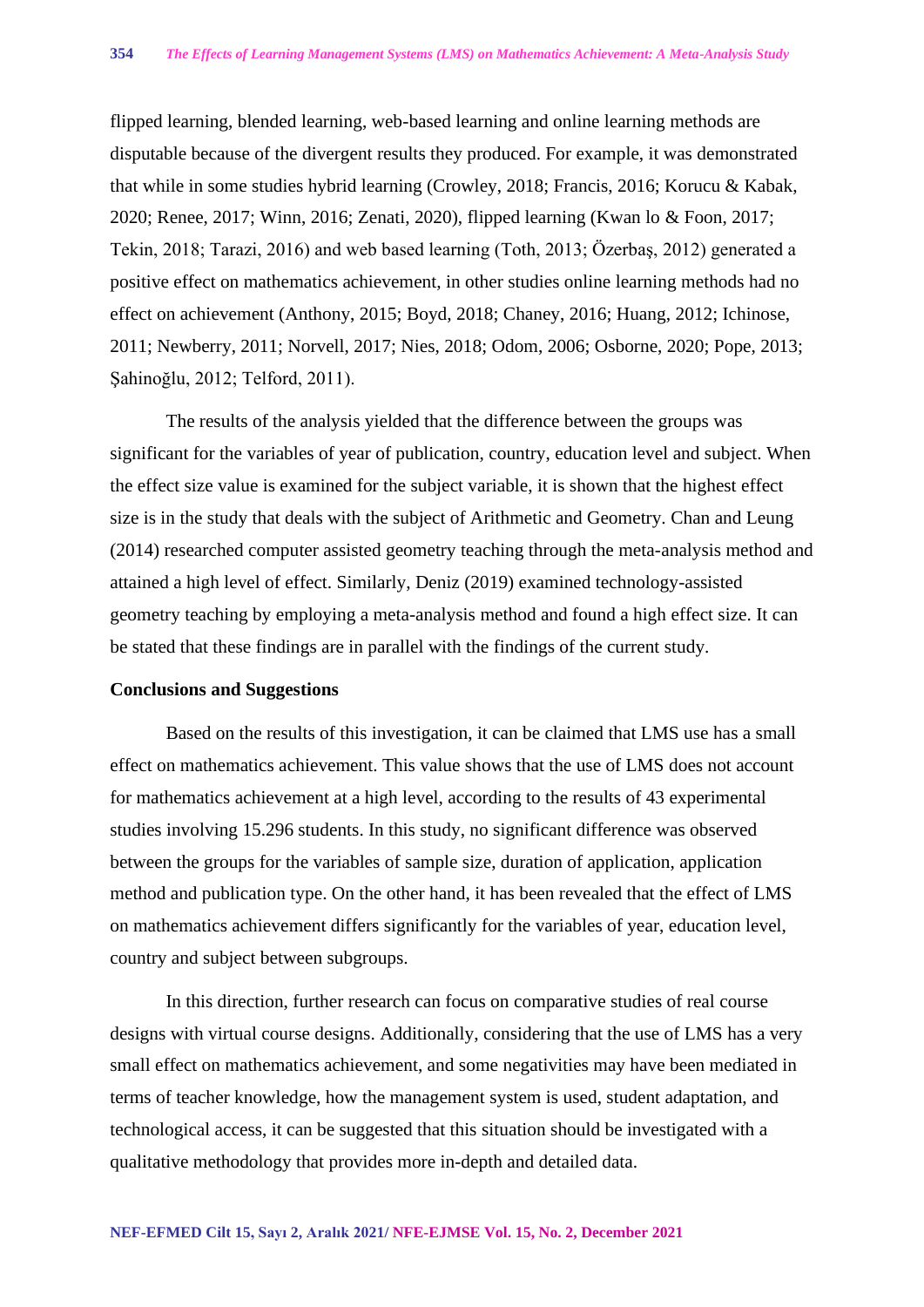It has been discovered that the use of LMS is more effective in the subject of Arithmetic and Geometry and at the university level. For this reason, especially the teaching activities on this subject can be supported by LMS and contribute to the increase in the mathematics achievement of undergraduate and graduate students. When the studies included in the meta-analysis are examined with reference to the type of publication variable, it has been uncovered that there are very few studies in the form of articles examining mathematics achievement in the use of LMS. Article studies examining mathematics achievement in the use of LMS can be prioritized. When the effect of LMS use on mathematics achievement is analyzed by country subgroup, studies conducted in Turkey have been shown to have a greater impact. The reasons for this strong effect in the use of LMS can be further investigated. This meta-analysis research covers studies between 2005-2020 and in a specific database. In new meta-analysis research, the study can be replicated by updating this time interval and expanding the databases. The present meta-analysis study examined the effect of LMS use on mathematics achievement. In future investigations, different disciplines can be identified as moderators and the results of LMS on mathematics and other disciplines can be compared.

#### *Acknowledgements*

This study is a product of the master thesis of the first author under the supervision of second author.

## **Öğrenme Yönetim Sistemi (ÖYS) Kullanımının Matematik Başarısına Etkisi: Meta-Analiz Çalışması**

## **Özet:**

Bu araştırmanın amacı, LMS (Learning Management System) kullanımının öğrencilerin matematik başarısına etkisini meta-analiz yöntemiyle incelemektir. Araştırmaya, 2005-2020 yılları arasındaki standart sapma, ortalama ve örneklem gibi verileri içeren 43 deneysel çalışma dahil edilmiştir. .Araştırmaya dahil edilen çalışmalardaki toplam örneklem sayısı 15.296'dır. Veriler Comprehensive Meta Analysis (CMA) yazılımı kullanılarak analiz edilmiştir.Rastgele etkiler modeline göre analiz yapıldıktan sonra, LMS kullanımının öğrencilerin matematik başarısı üzerindeki Cohen d etki değeri 0.363 olarak hesaplanmıştır. Bu etki büyüklüğü değerinin alt grup analizi sonuçlarına göre; LMS kullanımın matematik başarısı üzerindeki etkisinin örneklem, yayın türü, uygulama süresi ve uygulama yöntemi değişkenlerine göre alt gruplar arasında anlamlı olarak farklılaşmadığı görülmüştür. Diğer yandan, yıl, ülke, konu ve öğrenim düzeyi değişkenlerine göre alt gruplar arasında anlamlı bir farklılaşma olduğu bulunmuştur.

Anahtar kelimeler: Öğrenme yönetim sistemi, matematik başarısı, meta-analiz.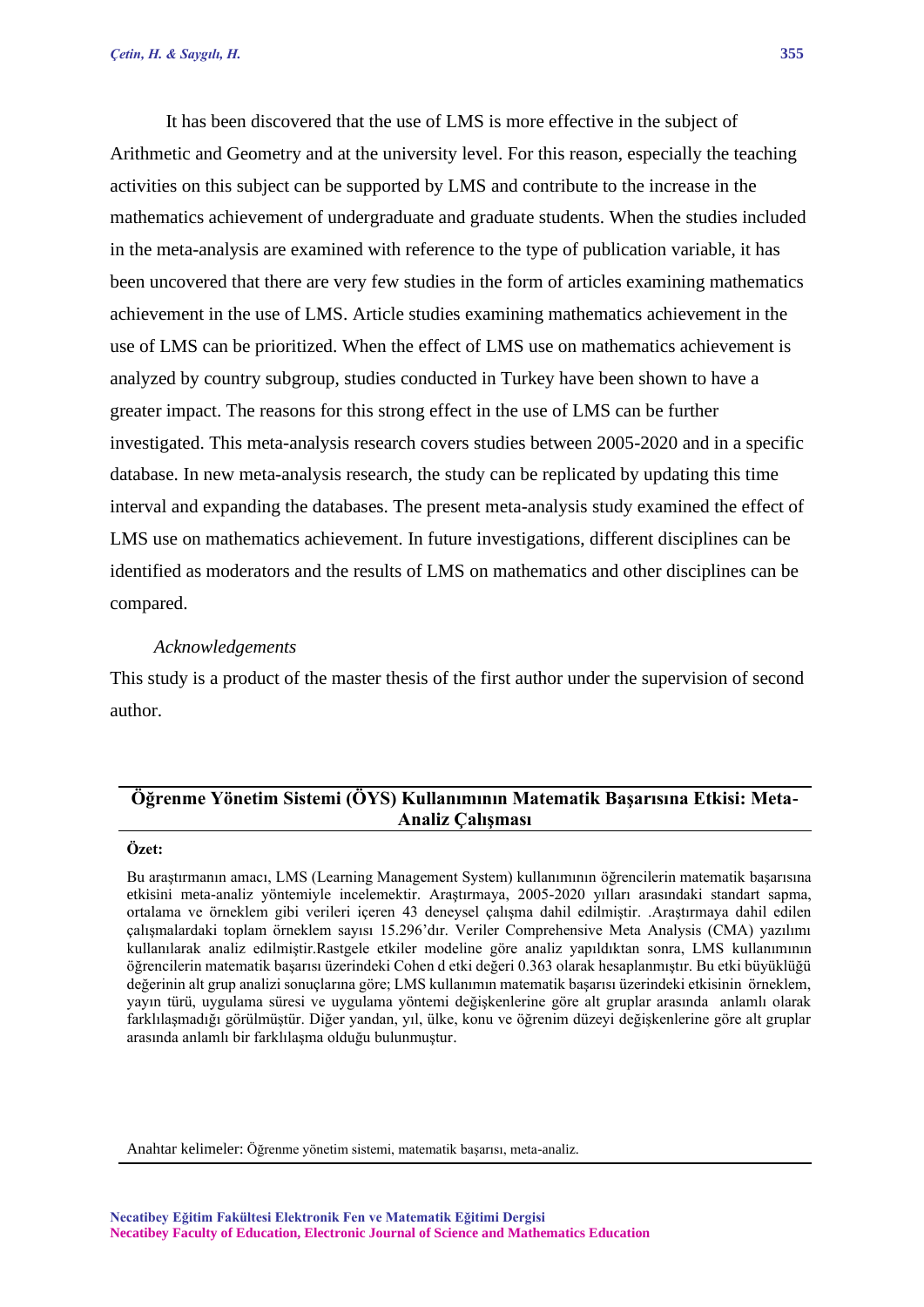#### **References**

- Adzharuddin, N. A. & Ling, L. H. (2013). Learning management system (LMS) among university students: Does it work? *International Journal of E-Education,* 3*(3)*, [https://doi.org/10.7763/IJEEEE.2013.V3.233.](https://doi.org/10.7763/IJEEEE.2013.V3.233)
- Aguinis, H., Gottfredson, R. K., & Wright, T. A. (2011). Best-practice recommendations for estimating interaction effects using meta‐analysis. *Journal of Organizational Behavior*, *32*(8), 1033-1043.
- Anthony, C. (2015). *Student Achievement in Mathematics: A Comparison Of Onlıne And Direct Instruction. Doctor of Education.* Northern Arizona University. Arizona.
- Applebee, J. (2019). *Student Usage of Open Educational Resource Learning Materials in Algebra 2.* Doctor of Education. The State University. New Jersey.
- Avgeriou, P., Papasalouros, A., Retalis, S., ve Skordalakis, M. (2003). Towards a pattern language for learning management systems, *Journal of Educational Technology & Society*, 11-24, [https://www.researchgate.net/publication/26393703.](https://www.researchgate.net/publication/26393703)
- Beam, P. & Cameron, B. (1998). But what did we learn? Evaluating online learning as process. *Paper Presented at the Sixteen Annual International Conference on Computer Documentation*, *20(5),* 258-264, [https://doi.org/10.1145/296336.29639.](https://doi.org/10.1145/296336.29639)
- Belanger, M. (2018). *Effects of Blended Learning and Gender on Mathematics Assessment in Elementary Fourth and Fifth Grade Students.* Doctor of Education. Grand Canyon University. Arizona.
- Borenstein, M., Hedges, L. V., Higgins, J. P. T. & Rothstein, H. R. (2009). *Introduction to meta-analysis.* West Sussex: Wiley.
- Boyd, A. C. (2018). *Perceived Parent Involvement and a Technology-Enabled Workbook Intervention Effect Analysis on Summer Learning Loss for 6th and 7th Grade Students Attending a Pennsylvania K-12 Virtual School.* Doctor of Education. The George Washington University. Washington.
- Bradley, K. (2016). *Evaluating The Effects of Mastery Learning in Postsecondary Developmental Mathematics.* Doctor of Education. University of Louisiana. Louisiana.
- Card, N. A. (2012). Applied meta-analysis for social science research. New York: The Guilford Press.
- Chadwick, D. K. H. (1997). *Computer-Assisted İnstruction in Secondary Mathematics Classrooms: A Meta-Analysis.* Master's Thesis. Drake University. United States-Iowa.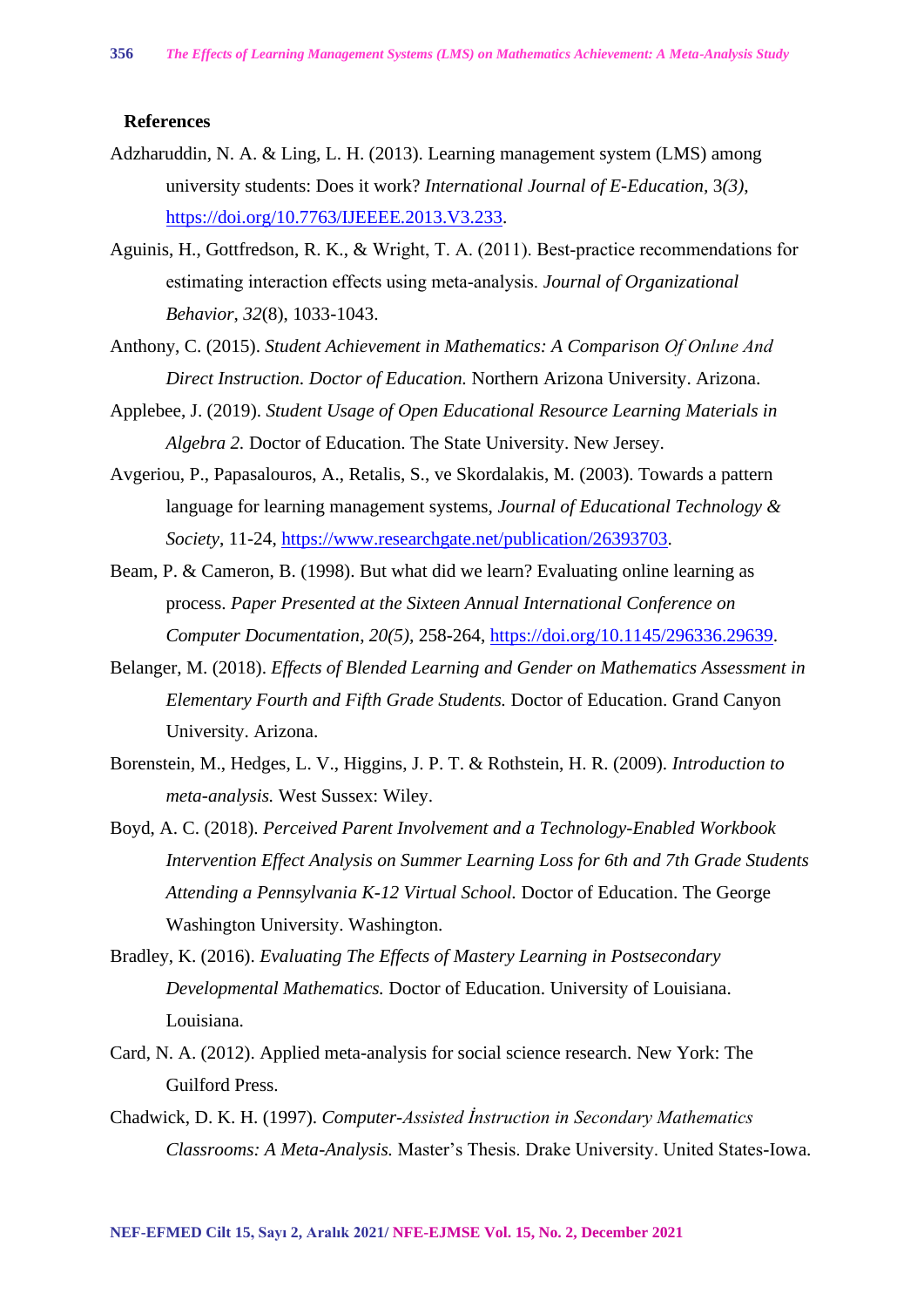- Chan, K. K. & Leung, S. W. (2014). Dynamic geometry software improves mathematical achievement: Systematic review and meta-analysis, *Journal of Educational Computing Research, 51(3)*, 311–325, https/[/doi.org/10.2190/EC.51.3.c.](http://doi.org/10.2190/EC.51.3.c)
- Chaney, T. A. (2016). *The Effect of Blended Learning on Math and Reading Achievement in a Charter School Context.* Doctor of Education. Liberty University. Liberty.
- Chang, C., Jhu, K., Liang, C., Tseng, J.ve Hsu, Y. (2014). Is blended 3-learning as measured by an achievement test and self-assessment better than traditional classroom learning for vocational high school students? *International Review of Research in Open and Distance Learning*,15(2), 213-231, [https://www.researchgate.net/publication/271831578.](https://www.researchgate.net/publication/271831578)
- Cheung, A. C. K. & Slavin, R. E. (2013). The effectiveness of educational technology applications for enhancing mathematics achievement in K-12 classrooms: A metaanalysis, *Educational Research Review*, 9, 88–113, [https://doi.org/10.1016/j.edurev.2013.01.001.](https://doi.org/10.1016/j.edurev.2013.01.001)
- Cohen, J. (1960). A coefficient of agreement for nominal scales. *Educational And Psychological Measurement,* 20, 37-46.
- Cohen, L., Manion, L., & Morrison, K. (2007). *Research methods in education (6th Edition)*. New York: Routledge.
- Cole, J. & Foster, H. (2008). *Using moodle: Teaching with the popular open source course management system.* Sebastopol, CA: O'Reilly Media.
- Comfort, J. (2016). *An Exploratory Study of the Relationship Between a Blended Learning Approach to İnstruction and 5st Grade Student Performance in a Kansas Public School District.* Doctor of Education. Studies and the Graduate Faculty of the University. Kansas.
- Crowley, K. (2018). *The Impact of Adaptive Learning on Mathematics Achievement.* Doctor of Education. New Jersey City University. New Jersey.
- Day, P. A. (2017). *Effectiveness of the Career and College Promise Program in Increasing College Readiness at a Rural North Carolina Community College*. Doctor of Education. The Gardner-Webb University School of Education. Gardner.
- Deniz, S. (2019). *Teknoloji Destekli Öğretimin Matematik ve Geometri Alanlarında Başarı ve Tutuma Etkisi Üzerine Bir Meta-Analiz Çalışması*.(Yayınlanmamış Yüksek Lisans Tezi). Yüzüncü Yıl Üniversitesi. Van.

Dinçer, S. (2014). *Eğitim bilimlerinde uygulamalı meta-analiz.* Ankara: Pegem Akademi.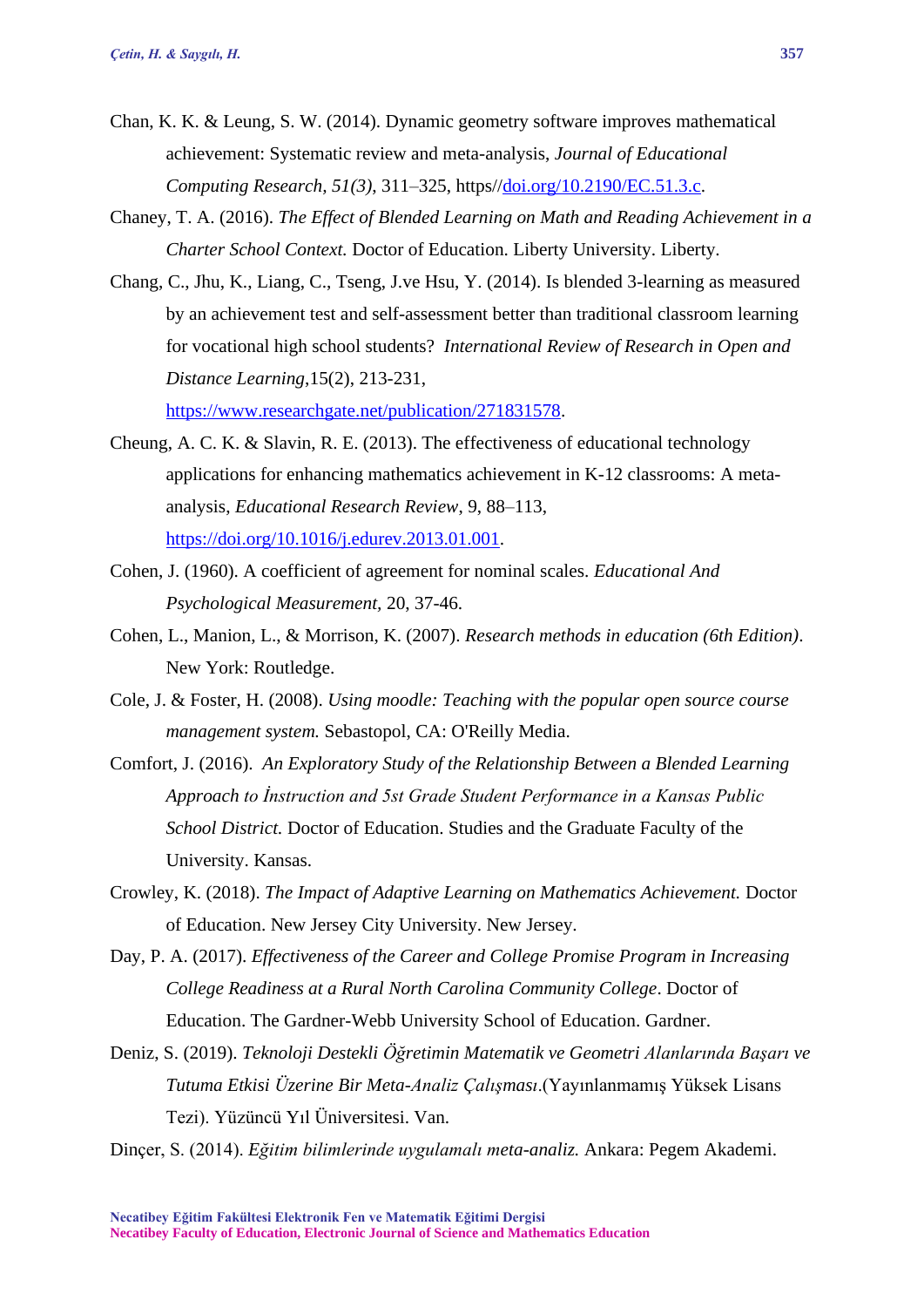- Duval, S. & Tweedie, R. (2000). Trim and fill: a simple funnel-plot-based method of testing and adjusting for publication bias in meta-analysis. *Biometrics, 56*(2), 455–463.
- Ellis, R. K. (2009). *Learning Managament Systems*. Alexandria, VI: American Society for Training & Development (ASTD).
- Francis, J. (2016). *Next Generation Online Math I Course Evaluation.* Master of Arts in Educational Psychology. West Virginia University. West Virginia.
- Gangaram, J. (2014). *Blended and Online Student Performance and Persistence: A Comparative Study.* Doctor of Education. North central University Graduate Faculty of the School of Education. Arizona.
- Guzer, B. ve Caner, H. (2014). The past, present and future of blended learning: An in depth analysis of literature. Eastern mediterranean university, Faculty of Education, Department of Educational Sciences, Famagusta, North Cyprus*, Social and Behavioral Sciences,* 116(14), 4596 – 4603, https//doi.org/10.1016/j.sbspro.2014.01.992.
- Higgins, J., Thompson, S. G., Deeks, J. J. ve Altman, D. G. (2003). Measuring inconsistency in meta-analysis, *BMJ,* 327, 557-560, https://www.researchgate.net/publication/10580837.
- Huang, K. (2012). *College Student Competency and Attitudes in Algebra Classes: A Comparison of Traditional and Online Delivery Methods in Exponents and Polynomials Concepts.* Doctor of Education. Idaho State University Instructional Design in the College of Education. Idaho.
- Ichinose, C. L. (2011). *Learning Mathematics in The 21St Century: High School Students* ' *Interactıons While Learning Mathematics Online.* Doctor of Philosophy. The Claremont Graduate University. California.
- Kelismail, E. (2019). *Eğitim Bilişim Ağı (EBA) Destekli Öğretimin 6. Sınıf Öğrenclerinin Cebirsel İfadeler Alt Öğrenme Alanında Matematik Başarılarına ve Tutumlarına Etkisi*. Yüksek Lisans Tezi. Gazi Üniversitesi Eğitim Bilimleri Enstitüsü. Ankara.
- Korucu, A.T. & Kabak, K. (2020). Türkiye hibrit öğrenme uygulamaları ve etkileri: Bir metaanaliz çalışması, *Bilgi ve İletişim Teknolojileri Dergisi,* 2*(2)*, 88-112, https://dergipark.org.tr/tr/pub/bited/issue/58421/80322.
- Kunzler, J. S. (2012). *Exploring Customization in Higher Education: An Experiment in Leveraging Computer Spreadsheet Technology to Deliver Highly Indıvıdualızed Online Instructıon to Undergraduate Business Students.* Doctor of Education. Idaho State University. Idaho.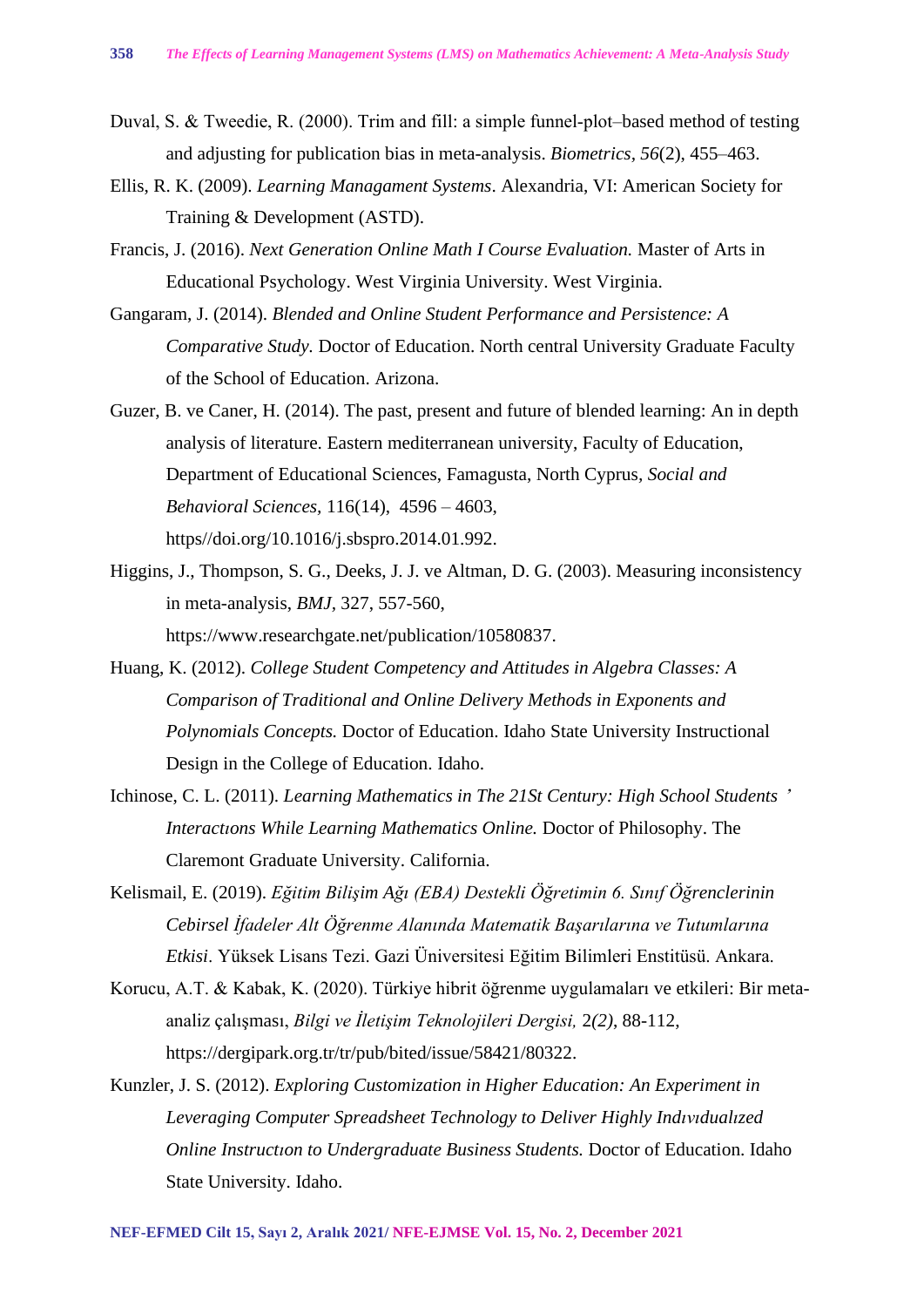- Kwan lo, C. & Foon, H. K. (2017). Using "First Principles of Instruction" to design secondary school mathematics flipped classroom: The findings of two exploratory studies, *Educational Technology and Society, 20(1)*, 222–236, https://www.researchgate.net/publication/312045900.
- Lee, W. C. (1990). *The Effectiveness of Computer-Assisted İnstruction and Computer Programing in Elementary and Secondary Mathematics: A Meta–Analysis.* Doctor of Education. University of Massachusetts.
- Lee, J. E. (2019). *Examining the Effects of Discussion Strategies and Learner Interactions on Performance in Online Introductory Mathematics Courses: An Application of Learning Analytics.* Doctor of Philosophy. Utah State University. Utah.
- Li, Q. & Ma, X. (2010). A meta- analysis of the effects of computer technology on school students mathematics learning, *Educational Psychology Review*, 22*(3),* 215-243, https//doi.org/10.1007/s10648-010-9125-8.
- Liu, F. (2010). *Factors Influencing Success in Online High School Algebra*. Doctor of Philosophy. University of Florida. Florida.
- Massoud, A., Iqbal, U. ve Stockley, D. (2011). Using blended learning to foster education in a contemporary classroom, *Transformative Dialogues: Teaching & LearningJournal*, 5(2),111,<https://www.researchgate.net/publication/254560902>
- McCray, M. (2019). FRACTIONVILLE: *Impact of Gamification on Learning Foundational Fractions in the Third Grade,* Doctor of Education. Kean University. New Jersey.
- Meylani, R. (2016). *Short, Medium and Long Term Effects of an Online Learning Activity Based (OLAB) Curriculum on Middle School Students Achievement in Mathematics: A Quasi- Experimental Quantitative Study.* Doctor of Philosophy. Arizona State University. Arizona.
- Mills, J. J. (2016). *A Mixed Methods Approach to Investigating Cognitive Load and Cognitive Presence in an Online and Face-To-Face College Algebra Course.* Doctor of Education. Education at the University of Kentucky. Lexington. Kentucky.
- Newberry, G. W. (2011). *E-Learning Styles: A Study of Algebra Achievement for the Mıddle School E-Learner.* Doctor of Philosophy. Capella University. Capella.
- Norvell, E. A. (2017). *Improving Mathematical Understanding: The Effects of Delivery Modes in Pre-Engineering Math Classes.* Doctor of Philosophy. North central University School of School of Education. California.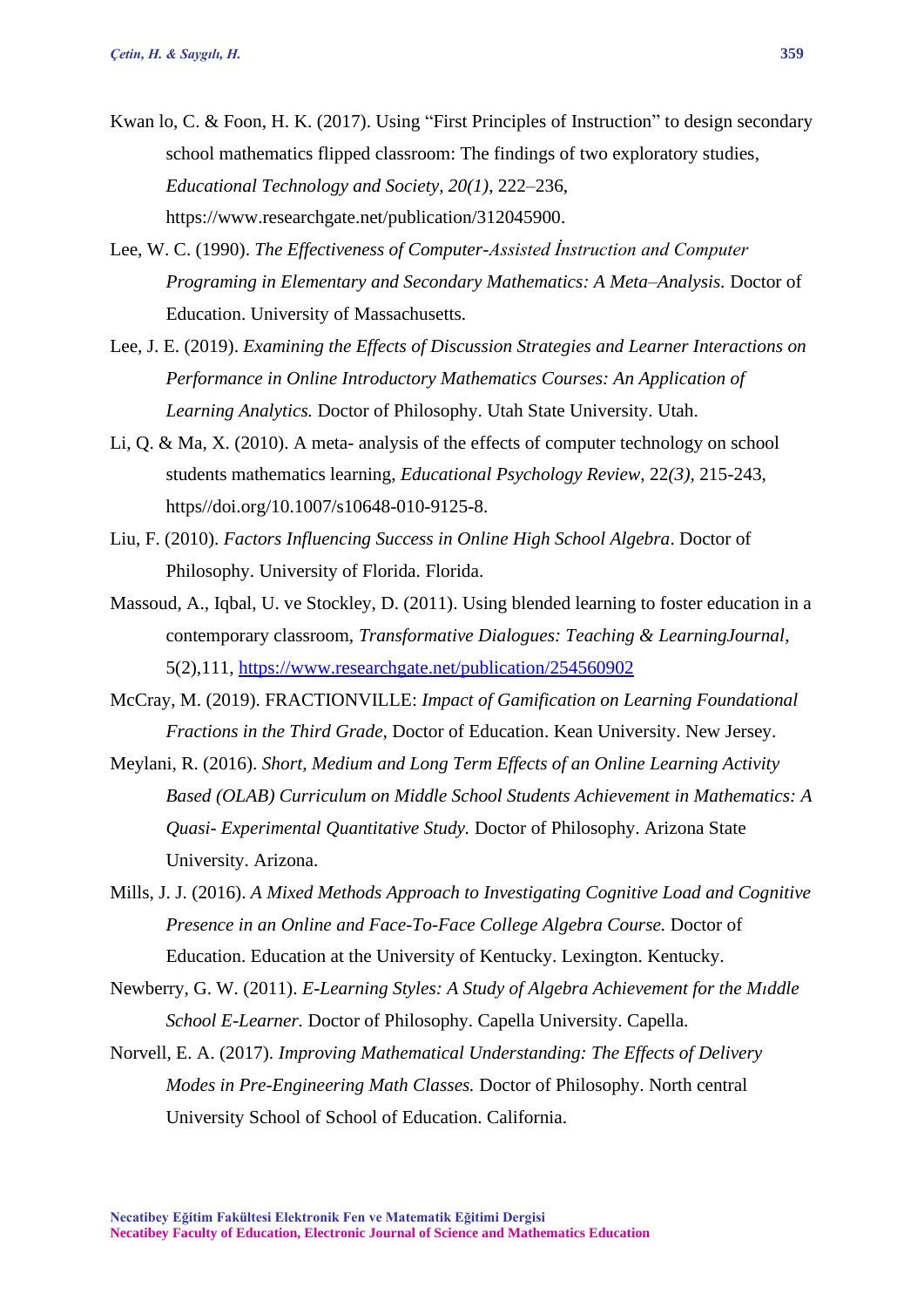- Nies, K. (2018). *The Impact of the Use of Open Education Resources on College Student Success, Course Evaluation and Course Preference.* Doctor of Philosophy. TUI University. California.
- Nwaogu, N. E. (2012). *The Effect of Aleks on Student*'*s Mathematics Achievement in an Online Learning Environment and the Cognitive Complexity of the Initial and Final Assessments.* Georgia State University. Doctor of Philosophy. Georgia.
- Odom, S. B. (2006). *The Effects of Self-Regulated Learning Strategies and Technology Instructional Strategies On the Math Achievement of Junıor High Students.* Doctor of Philosophy. University of South Alabama. Alabama.
- Olpak, Y. Z., Baltaci, S., & Arican, M. (2018). Investigating the effects of peer instruction on preservice mathematics teachers' achievements in statistics and probability. *Education and Information Technologies*, *23*(6), 2323-2340.
- Orwin, R. G. (1983). Afail safe N for effect size in meta-analysis, *Journal of Educational Statistics, 8(2),* 157-159, [https://www.jstor.org/stable/1164923.](https://www.jstor.org/stable/1164923)
- Osborne, S. F. (2020). *Using Online Interventions to Address Summer Learning Loss in Rising Sixth-Graders.* Doctor of Education. University of Missouri-St. Louis. Columbia.
- Özerbaş, M. A. (2012). WebQuest öğrenme ortamının öğrencilerin akademik başarı ve tutumlarına etkisi, *Ahi Evran Üniversitesi Kırşehir Eğitim Fakültesi Dergisi (KEFAD)*, 13*(2)*, 299-315, [https://dergipark.org.tr/tr/pub/kefad/issue/59489/85499.](https://dergipark.org.tr/tr/pub/kefad/issue/59489/85499)
- Pope, H. (2013). *Student Success Rate in Online Learning Support Classes Compared to Traditional Classes.* Doctor of Education. Walden University. Washington.
- PRISMA (2020).<http://prisma-statement.org/prismastatement/Checklist.aspx>
- Renee, R. (2017). *Effectiveness of Blended Learning in a Rural Alternative Education School Setting.* Doctor of Education. Liberty University a Dissertation Presented in Partial Fulfillment of the Requirements for the Degree. Liberty.
- Schenker, J. D. (2007). *The Effectiveness of Technology Use in Statistics Instruction in Higher Education: A Meta-Analysis Using Hierarchical Linear Modeling.* Doctor of Education. Retrieved From ProQuest Digital Dissertations. (AAT 3286857).
- Smith, R. N. (2017*). Perceptıons and Effects of Classroom Capture Software on Course Performance Among Selected Online Community College Mathematics Students*. Doctor of Education. Sam Houston State University. Houston.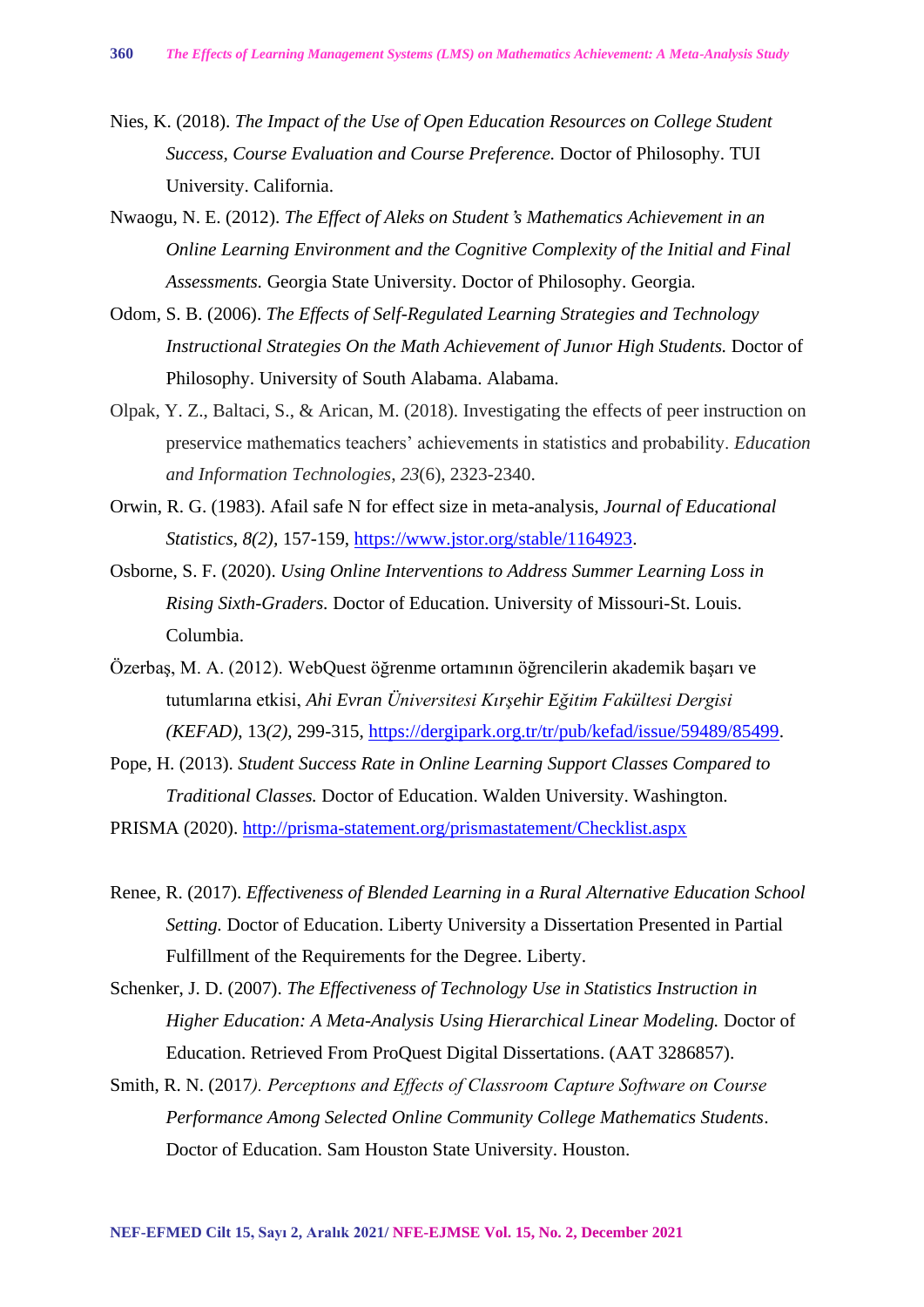- Steenbergen-Hu, S. & Cooper, H. (2013). A meta-analysis of the effectiveness of intelligent tutoring systems on K–12 students mathematical learning, J*ournal of Educational Psychology,* 105*(4),* 970–987, https/[/doi.org/](http://doi.org/)10.1037/a0032447.
- Şimşek, Ö. (2010). *Web Destekli Matematik Öğretiminde Kullanılan Video Derslerin Öğrenenlerin Türev Başarılarına Etkisi ve Öğrenenlerin Video Derslere İlişkin Görüşleri*. Yüksek Lisans Tezi. Ege Üniversitesi Fen Bilimleri Enstitüsü. İzmir.
- Şahinoğlu, E. (2012). *Moodle Ders Yönetimi Bilgi Sistemi Destekli Matematik Öğretiminin, Öğrencilerin Matematik Başarısına ve Matematik Dersine Yönelik Tutumlarına Etkisi.* Yüksek Lisans Tezi. Gazi Üniversitesi Eğitim Bilimleri Enstitüsü Eğitim Bilimleri Anabilim Dalı Eğitim Teknolojisi Bilim Dalı. Ankara.
- Tarazi, N. (2016). *The Influence of the Inverted Classroom on Student Achievement and Motivation for Learning in Secondary Mathematics in the United Arab Emirates: A Quasi-Experimental Study.* Doctor of Education. North central University. Arizona.
- Tekin, O. (2018). T*ers Yüz Sınıf Modelinin Lise Matematik Dersinde Uygulanması: Bir Karma Yöntem Çalışması.* Doktora Tezi. Gaziosmanpaşa Üniversitesi Eğitim Bilimleri Enstitüsü. Tokat.
- Telford, W. D. (2011). *Investigating the Use of Destination Math in an Urban School District.* Doctor of Philosophy. Texas A ve M University. Texas.
- Thalheimer, W. & Cook, S. (2002). How to calculate effect sizes from published research: A simplified methodology, *Work-Learning Research,* 1, 1-9, [https://www.researchgate.net/publication/253642160.](https://www.researchgate.net/publication/253642160)
- Tokpah, C. L. (2008). *The Effects of Computer Algebra Systems on Students Achievement in Mathematics*. Doctor of Education. Kent State University, United States - Ohio.
- Toth, P. F. (2013). Measuring efficiency of teaching mathematics online: Experiences with WeBWorK, *Social and Behavioral Sciences,* 89, 276 – 282, https://doi.org/10.1016/j.sbspro.2013.08.846.
- Williamson, K. (2017). *A Comparative Study on Web-Based Technology Support and Its Value on Student Success in Middle School Mathematics.* Doctor of Education. North central University. Prescott Valley. Arizona.
- Winn, D. (2016). *The Effects of Blended Learning on Colorado Measures of Academic Success.* Doctor of Education. Northern Arizona University. Arizona.